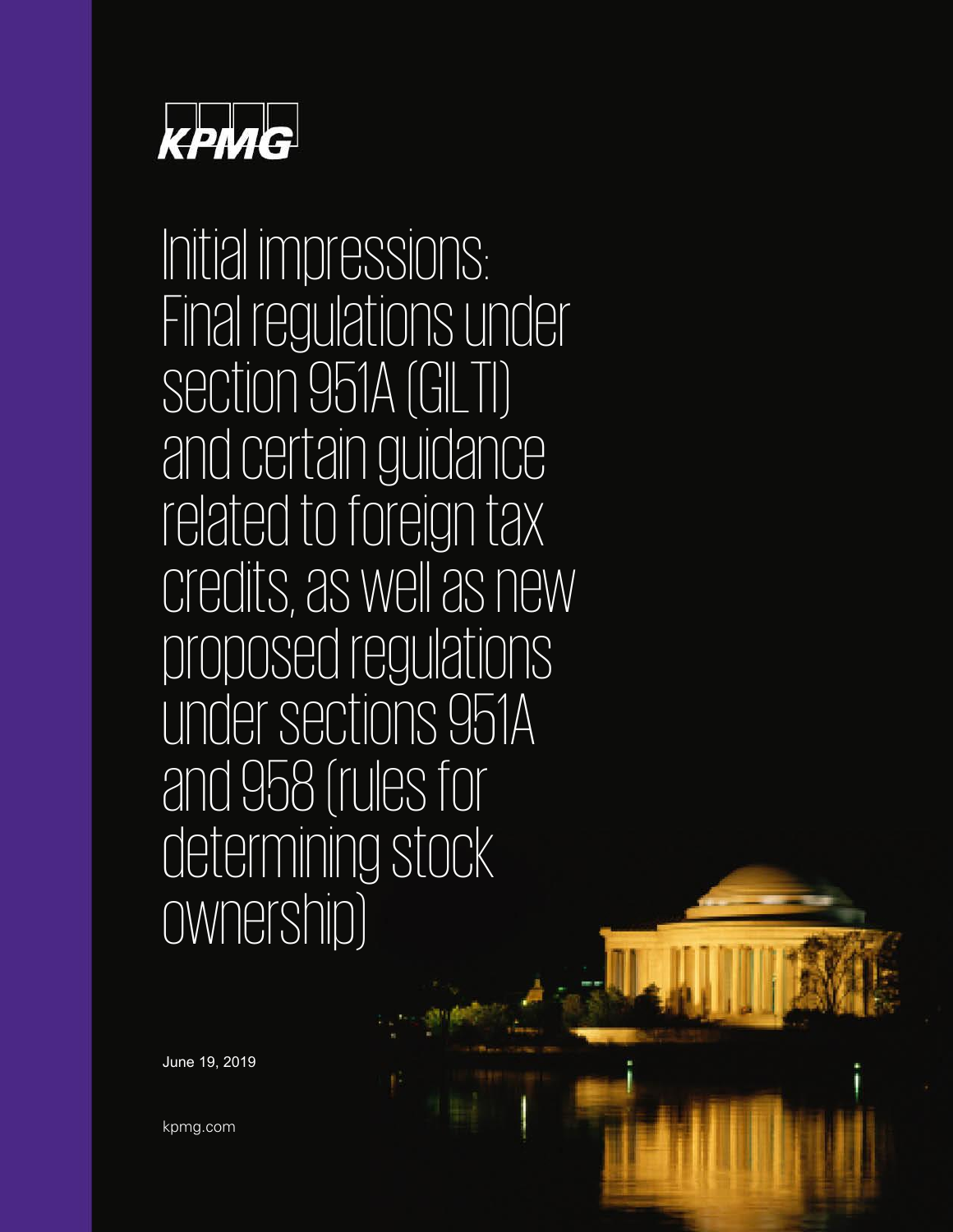## Introduction

The U.S. Treasury Department and IRS ("Treasury") on Friday, June 14, 2019, released for publication in the Federal Register final regulations (T.D. 9866) and proposed regulations (REG-101828-19) (the "final rules" and "proposed rules," respectively) relating to global intangible low-taxed income ("GILTI"), as well as certain final rules relating to the foreign tax credit ("FTC") and the section 965(n) election.

Read the **[final regulations](https://s3.amazonaws.com/public-inspection.federalregister.gov/2019-12437.pdf)** [PDF 1,304 KB] (318 pages) and **[proposed regulations](https://s3.amazonaws.com/public-inspection.federalregister.gov/2019-12436.pdf)** [PDF 431 KB] (74 pages) as filed with the Federal Register.

This report provides initial impressions and observations about these final and proposed rules.

#### **Contents**

| Domestic partnerships: Final Rules for GILTI inclusions and proposed rules for subpart F and |  |
|----------------------------------------------------------------------------------------------|--|
|                                                                                              |  |
|                                                                                              |  |
|                                                                                              |  |
|                                                                                              |  |
|                                                                                              |  |
|                                                                                              |  |
|                                                                                              |  |
|                                                                                              |  |
|                                                                                              |  |
|                                                                                              |  |
|                                                                                              |  |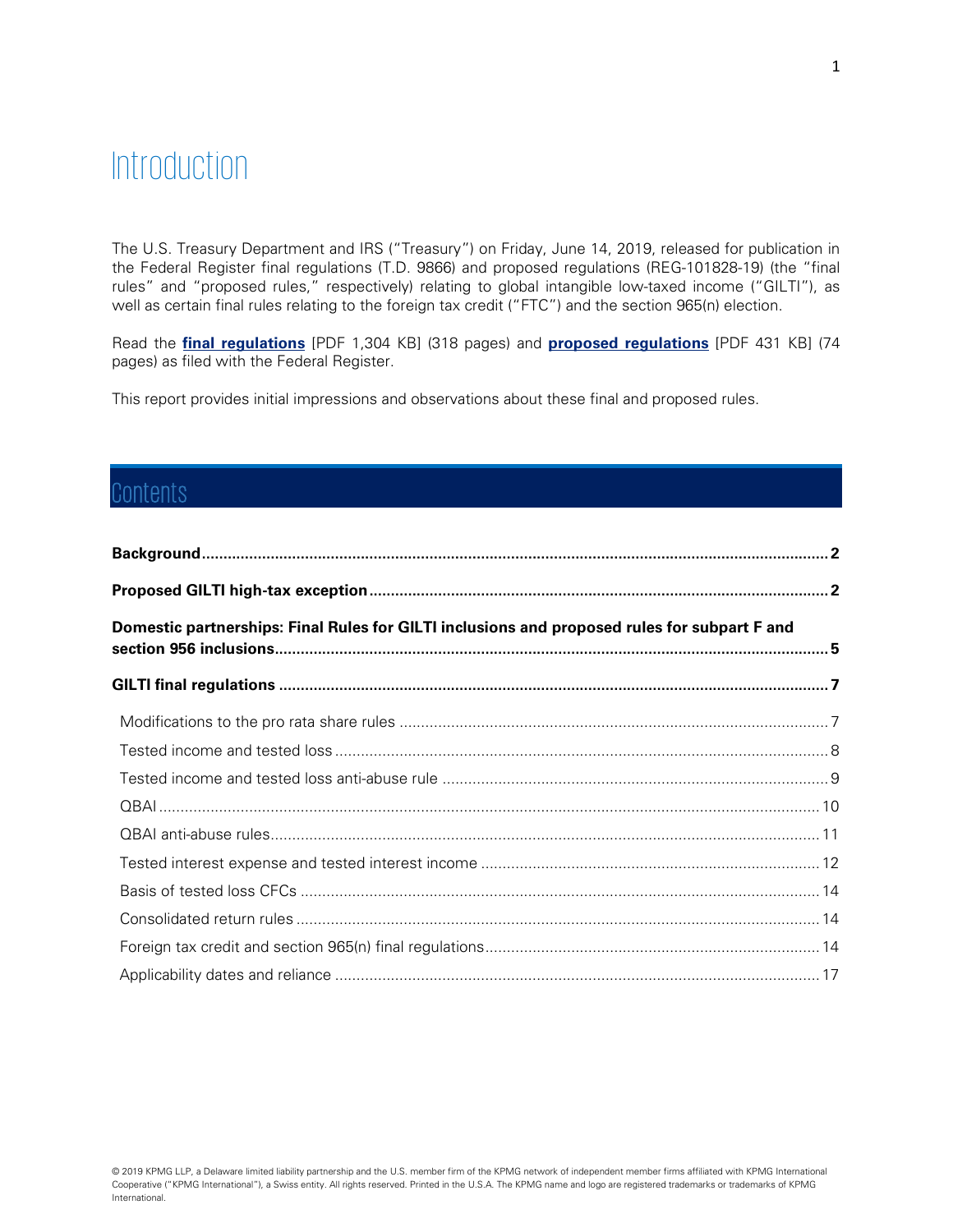### <span id="page-2-0"></span>Background

The 2017 U.S. tax law (Pub. L. No. 115-97, enacted December 22, 2017)—the law that is often referred to as the "Tax Cuts and Jobs Act" (TCJA)—generally retained the existing subpart F regime that applies to passive income and related-party sales and services, and created a new type of inclusion for GILTI, which is based on a broad class of controlled foreign corporation ("CFC") income.

Similar to a subpart F inclusion, "U.S. Shareholders" of CFCs include GILTI in income on an annual basis. U.S. corporations may be entitled under section 250 to a deduction of up to 50% of their GILTI inclusion and related section 78 gross-up. Unlike a subpart F inclusion, a U.S. Shareholder calculates a single GILTI inclusion, based on all of its CFCs. In general, GILTI is the excess of a U.S. Shareholder's "net tested income" (that is, the excess of the aggregate of its CFCs' tested income over its CFCs' tested losses), over its "net deemed tangible income return" ("net DTIR"), which is a deemed return on the CFCs' tangible assets (10% of qualified business asset investment or "QBAI") reduced by the CFCs' "specified interest expense").

On September 13, 2018, Treasury released GILTI proposed regulations (the "2018 proposed regulations"), which provided guidance on both the shareholder-level computations and the CFC-level computations required for determining a U.S. Shareholder's GILTI inclusion. In particular, the 2018 proposed regulations provided guidance with respect to, among other items: (1) the pro rata share rules in Reg. §1.951-1(e), which affect both subpart F and GILTI inclusion calculations; (2) the computation of GILTI in the case of consolidated groups; (3) the determination of the tested income or tested loss of a CFC; and (4) the determination of a U.S. Shareholder's QBAI and specified interest expense. For a more detailed discussion of the 2018 proposed regulations, read **[TaxNewsFlash](https://home.kpmg/us/en/home/insights/2018/10/tnf-kpmg-report-initial-impressions-of-proposed-gilti-regulations.html)**.

# <span id="page-2-1"></span>Proposed GILTI high-tax exception

Although the 2018 proposed regulations contained needed guidance on several aspects of the GILTI regime, absent from the proposed rules was any general exception from GILTI for high-taxed income. The statute expressly excludes from a CFC's tested income the CFC's high-tax income that is excluded from subpart F "by reason of section 954(b)(4)"—namely foreign base company income ("FBCI") and insurance income that is subject to an effective tax rate greater than 90% of the U.S. corporate tax rate. Given legislative history promising that "at foreign tax rates greater than or equal to 13.125 percent, there is no residual U.S. tax owed on GILTI," taxpayers and practitioners were surprised that the statute contained no general exception from GILTI for high-taxed income. The 2018 proposed regulations, similarly, offered no generalized high-tax exception from GILTI. To the contrary, the 2018 GILTI proposed regulations clarified that the GILTI high-tax exclusion applied only to income that is excluded from FBCI and insurance income **solely** by reason of an election made to exclude the income under the high-tax exception of section 954(b)(4) and Reg. §1.954-1(d)(5). Significantly, this rule was finalized without change. See Reg. §1.951A-2(c)(1)(iii).

Numerous comments on the 2018 proposed regulations had advocated for a broad high-tax exception from GILTI. Rather than including such an exception in the final rules, Treasury included the exception in the proposed rules. Thus, these rules—when finalized—would permit taxpayers to elect to exclude additional items (beyond FBCI and insurance income) from gross tested income under a new GILTI hightax exclusion.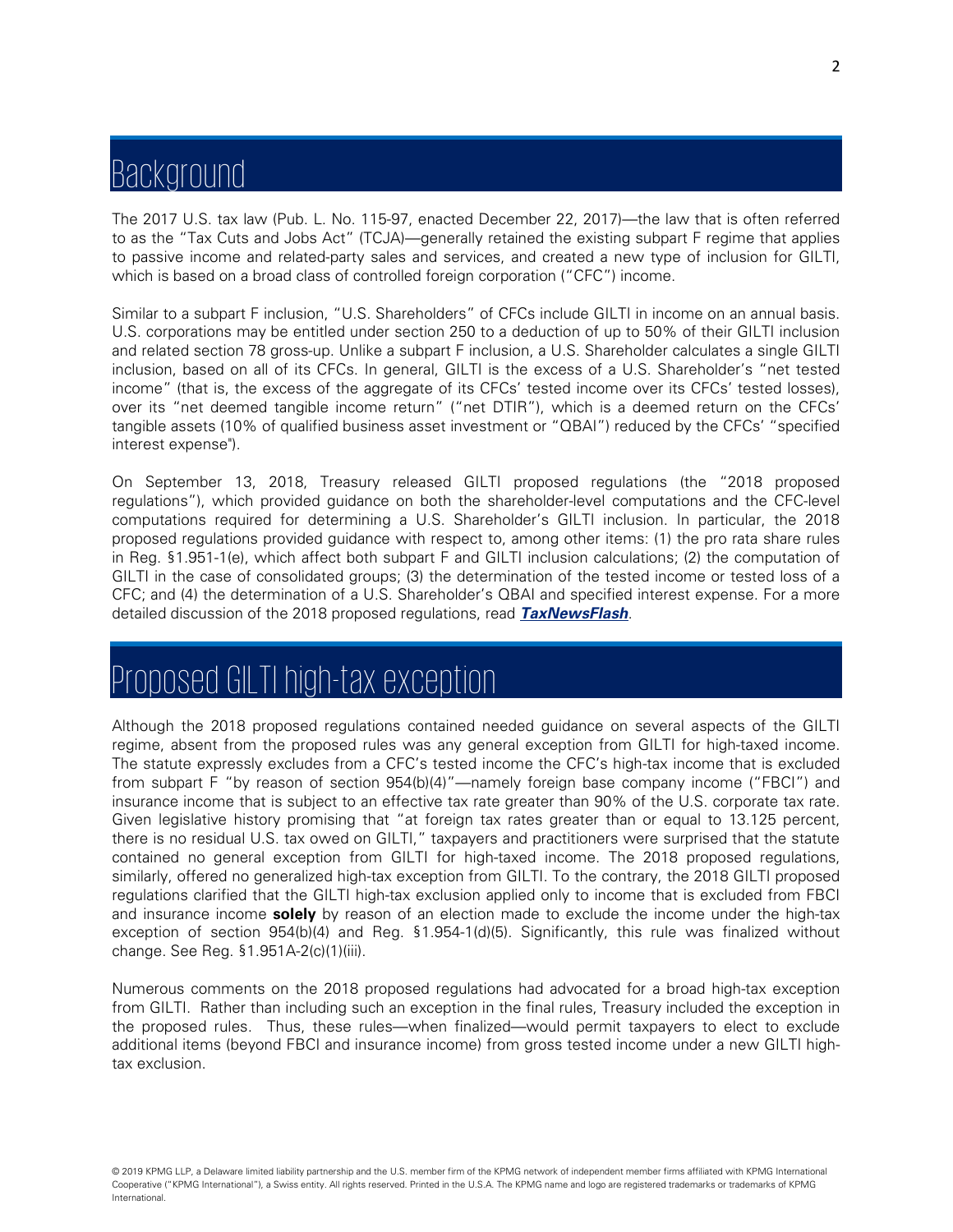Building on the statute's exception for income excluded from subpart F income by reason of section 954(b)(4), the proposed rules provide an election to exclude all items of a CFC's gross income that are subject to an effective rate of foreign income tax greater than 18.9% (i.e., 90% of the U.S. corporate tax rate, currently 21%), without regard to whether the income would otherwise be FBCI or insurance income ("GILTI high-tax exception"). In explaining the statutory authority for the new rule, the preamble notes that there is nothing in section 954(b)(4) that explicitly restricts its application to income that "first qualifies as FBCI or insurance income," and therefore "any item of gross income, including an item that would otherwise be gross tested income, could be excluded from FBCI or insurance income 'by reason of' section 954(b)(4) if the provision is one of the reasons for such exclusion, even if . . . not the sole reason."

The proposed regulations would provide a taxpayer with a single, all-or-nothing election:

**Income tested at the qualified business unit ("QBU") level.** The proposed rules provide that the determination of whether income is eligible for the election is made on a QBU-by-QBU basis, rather than at the CFC-level or by evaluating individual items of income. More specifically, the determination is made separately with respect to all of the income that otherwise would be gross tested income (but for the application of the election) that falls within a single section 904 category and that is attributable to a single QBU. See Prop. Reg. § 1.951A-2(c)(6)(ii)(A)(1). For purposes of determining the QBU's foreign effective tax rate, the FTC rules would apply to determine the taxes allocated and apportioned to the QBU's income.

#### KPMG observation

A QBU is defined by reference to section 989(a) and the regulations under that section. Under that standard, a CFC, partnership or trust is a per se QBU, as well as any separate trade or business for which a separate set of books and records is maintained. Interestingly, the proposed rules do not incorporate the modifications to that standard that were included in the proposed foreign tax credit regulations' definition of a foreign branch, including the modification providing that activities that relate to disregarded transactions are taken into account in determining if a disregarded entity meets the general requirement under the section 989(a) regulations that, to constitute a trade or business, the activities must ordinarily include the collection of income and the payment of expenses. This seems significant, as it potentially allows CFCs with disregarded entities that earn only disregarded income to avoid having separate QBUs and therefore to blend some high- and low-tax income in determining whether the GILTI high-tax exception is met.

- **Attribution of income to QBUs.** Once it is established that there is a QBU, the proposed rules attribute gross income to the QBU that is properly reflected on the books and records of the QBU. Although such gross income must generally be determined under federal income tax principles, the income of the QBU is then adjusted for any disregarded payments among the CFC and QBUs owned by the same CFC-owner under the principles of Prop. Reg. § 1.904-4(f)(2)(vi), without applying the exclusion in Prop. Reg. §1.904-4(f)(2)(vi)(C)(1) for interest and interest equivalents paid by the QBU. For example, a CFC that owns a disregarded entity that qualifies as a QBU may have disregarded income that is paid by the disregarded entity to the CFC, which would have to be tested as an item of gross income attributable to the CFC itself (which is a per se QBU) rather than with respect to the disregarded entity.
- **Election applies to all commonly controlled CFCs.** An election applies to all commonly controlled CFCs that meet the effective tax rate test. CFCs are commonly controlled if the voting power in each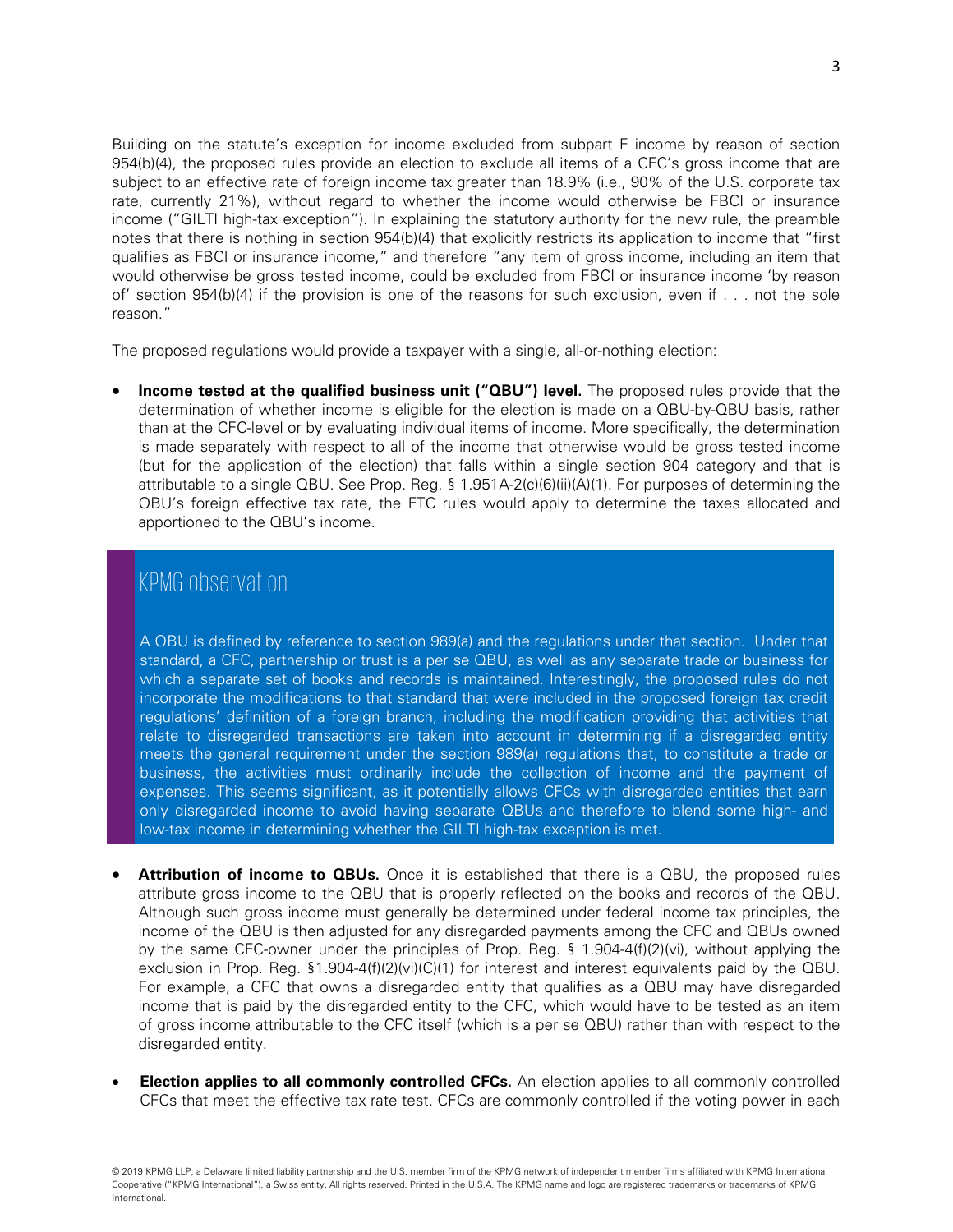CFC is more than 50% owned (under section 958(a)) by the same controlling domestic shareholder or by the same controlling shareholders who own the same percentage of stock in each CFC.

#### KPMG observation

Despite the rigid requirement to apply the proposed GILTI high-tax exception consistently to all qualifying QBUs, the proposed rules do not appear to require consistency between the high-tax elections for GILTI and subpart F. Instead, taxpayers appear to continue to be permitted to make separate elections with respect to each category of subpart F income listed in Reg. § 1.954- 1(c)(1)(iii)(A)(2), such as foreign base company sales income or foreign base company services income, such that, if the CFC's subpart F income in a particular category is taxed at greater than 21%, a taxpayer could decline to elect the high-tax exception for that income in order to cross credit the excess taxes against other general basket income.

• **No FTCs and QBAI.** The preamble clarifies that deemed paid FTCs would not be allowed for any foreign taxes allocated and apportioned to income excluded from tested income by reason of the proposed GILTI high-tax exclusion, as such taxes would not be properly attributable to tested income. Additionally, the preamble notes that property used to produce income excluded under the GILTI high-tax exception would not be taken into account for QBAI.

#### KPMG observation

The determination of effective tax rates on a QBU-by-QBU basis means that a low-taxed QBU would not qualify for the GILTI high-tax exception even if the CFC's overall foreign effective tax rate exceeds 18.9%. In addition, the requirement for the exclusion to apply to all qualifying income of all commonly controlled CFCs will prevent picking and choosing the extent to which the exception applies. A taxpayer with CFCs that have a mix of high-taxed and low-taxed income will need to evaluate the benefit of eliminating any tax under section 951A with respect to high-taxed tested income with the costs of forgoing the use of such taxes against other low-taxed tested income and the use of the related tangible assets in the computation of QBAI.

• **Applicability:** The new GILTI high-tax exception is proposed to apply to tax years of CFCs that **begin** on or after the date that **final regulations** are published in the Federal Register, and to tax years of U.S. Shareholders in which or with which such tax years of foreign corporations end.

### KPMG observation

Contrary to what taxpayers were hoping, the proposed GILTI high-tax exception **cannot** be relied upon prior to finalization because the GILTI final regulations do not include the exception, and the proposed rules do not include any language permitting taxpayers to rely on them pending their finalization. Moreover, taxpayers would not seem to be able to avail themselves of the IRS administrative practice of not taking positions contrary to proposed regulations because that administrative practice only applies when there are no contrary final regulations on point. The election, therefore, remains unavailable for the 2018 tax year as well as any tax year that begins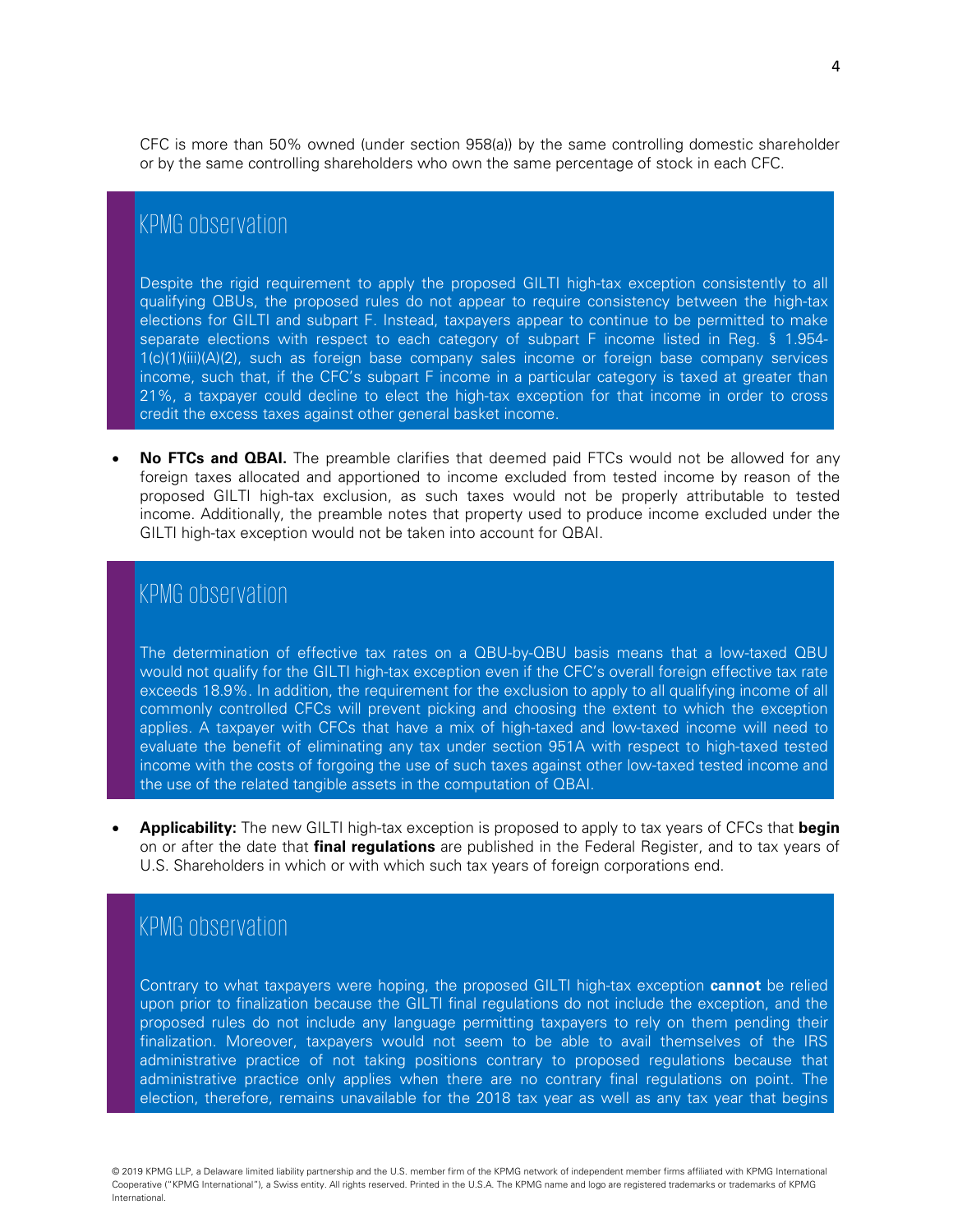#### before the final regulations are published, which includes the 2019 calendar year.

In contrast to the inflexible nature of the terms of the election itself, the proposed procedures for making the election are somewhat more flexible:

- **Who makes the election:** A CFC's controlling domestic shareholder would make the election for a CFC's inclusion year by attaching a statement to an original or **amended** return in accordance with administrative pronouncements, or in accordance with rules provided in forms or instructions. The election is binding on all of the CFC's U.S. Shareholders.
- **Revocation:** Once an election is made for a CFC, all high-taxed income of the CFC is excluded from tested income for the year the election is made and all subsequent CFC inclusion years, unless the election is revoked by the controlling domestic shareholder. An initial election can be revoked for any CFC inclusion year, generally in the same manner as prescribed for making an election, which presumably would include on an amended return. Upon revocation, however, a new election cannot be made for five years after the close of the tax year for which the election was revoked, and, if a new election is later made, that subsequent election cannot be revoked for five years. The Commissioner may allow an exception from this rule if there is a change of control of the CFC.

# <span id="page-5-0"></span>Domestic partnerships: Final Rules for GILTI inclusions and proposed rules for subpart F and section 956 inclusions

The final rules adopt an aggregate approach to domestic partnerships for purposes of determining a partner's GILTI inclusion with respect to a CFC owned by a domestic partnership and any provision that applies by reference to the GILTI inclusion (such as the rules on previously taxed earnings and profits ("PTEP") and basis). For these purposes, a domestic partnership is not treated as owning stock of a foreign corporation within the meaning of section 958(a). Instead, a domestic partnership is treated in the same manner as a foreign partnership for purposes of determining the persons that own stock of a CFC under section 958(a).

The effect of this rule is that a domestic partnership cannot have a GILTI inclusion amount (because it does not own stock of the foreign corporation under section 958(a)) and, therefore, the partners in the partnership will not have a distributive share of any GILTI inclusion. Rather, partners in a domestic partnership are treated as owning proportionately the stock of a CFC owned by the partnership, and a partner that is a U.S. Shareholder with respect to the CFC determines its pro rata share of the tested items of the CFC (e.g., tested income, tested loss, QBAI).

The proposed regulations would extend (on a prospective basis) this aggregate treatment of domestic partnerships for purposes of determining subpart F and section 956 inclusions under section 951.

The aggregate treatment of domestic partnerships under the final and proposed rules generally is limited to determining which persons have a GILTI, subpart F, or section 956 inclusion. The final and proposed rules continue to treat domestic partnerships as entities for purposes of determining whether a foreign corporation is a CFC, whether a U.S. person is a U.S. Shareholder of a CFC, and whether a U.S. Shareholder is a controlling domestic shareholder of a CFC for purposes of making certain elections with respect to the CFC.

© 2019 KPMG LLP, a Delaware limited liability partnership and the U.S. member firm of the KPMG network of independent member firms affiliated with KPMG International Cooperative ("KPMG International"), a Swiss entity. All rights reserved. Printed in the U.S.A. The KPMG name and logo are registered trademarks or trademarks of KPMG International.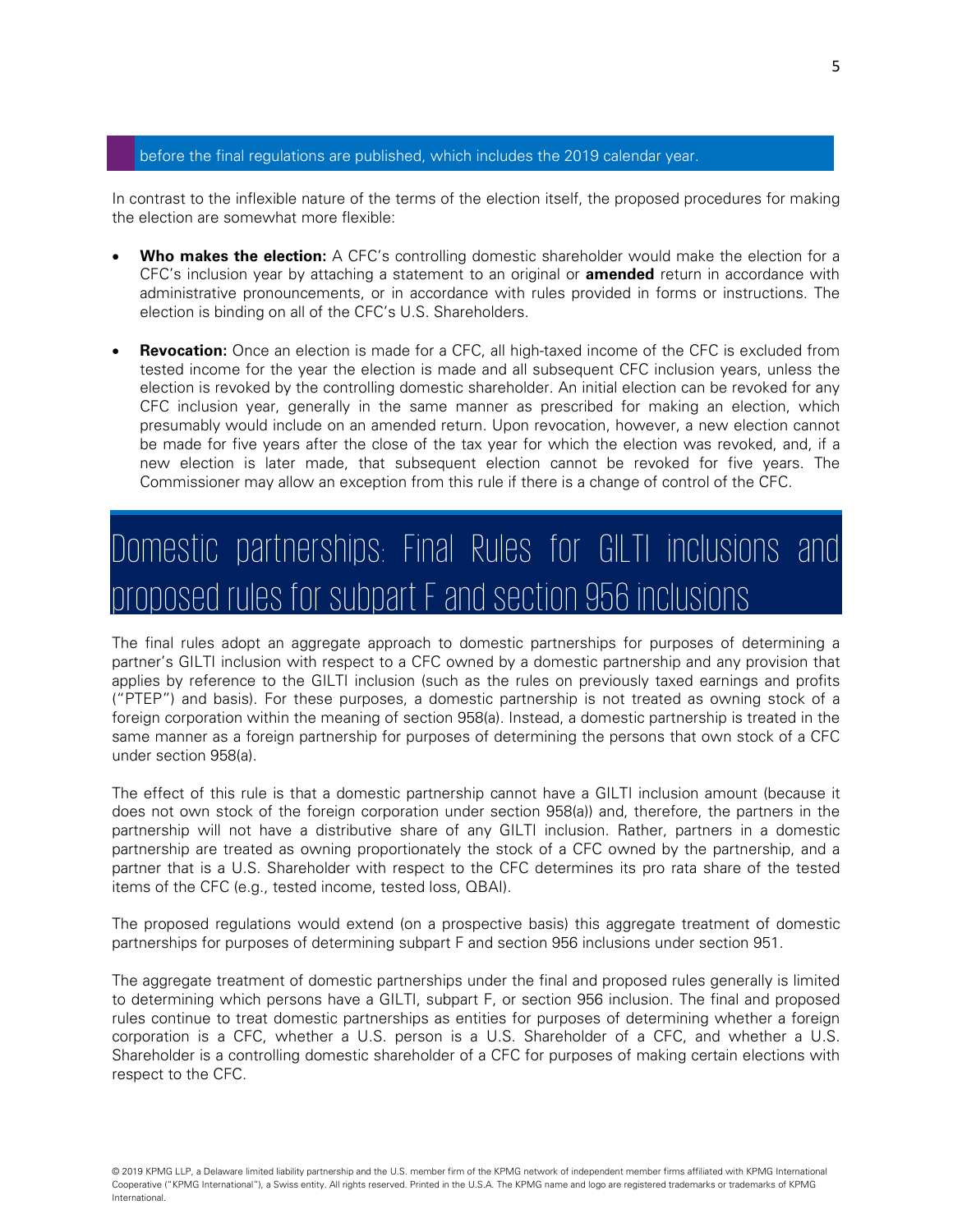The final rules declined to follow the hybrid approach to domestic partnerships in the 2018 proposed regulations. The 2018 proposed regulations generally required a domestic partnership that was a U.S. Shareholder of a CFC to determine its GILTI inclusion and the U.S. partners of the domestic partnership that were not themselves U.S. Shareholders of the CFC to take into account their distributive share of the partnership's GILTI inclusion. In contrast, a U.S. partner that was a U.S. Shareholder of the CFC calculated its GILTI inclusion separately taking into account its pro rata share of certain items of the CFC.

The preamble to the final rules explains that the aggregate approach to domestic partnerships aligns better with the purposes of GILTI. In particular, the preamble repeats the concern expressed in the notice of proposed rulemaking that a pure-entity approach would open the door to planning to reduce overall GILTI inclusions by using domestic partnerships to separate CFCs with high-taxed tested income and tested interest expense from CFCs with low-taxed tested income, QBAI, and tested losses, as well as create traps for the unwary by preventing the use, for example, of tested losses to offset tested income. However, the final rules rejected the hybrid approach, which also would have addressed the foregoing concerns, noting significant concerns raised in comments regarding the procedural and computational complexity of the proposed hybrid approach. The preamble to the proposed rules further explains that it would be administratively complex to treat domestic partnerships differently for GILTI and subpart F purposes.

**Applicability of final rule for GILTI inclusions**. The final rules apply to tax years of foreign corporations beginning after December 31, 2017, and to tax years of U.S. Shareholders in which or with which such tax years of foreign corporations end.

#### KPMG observation

The retention in the final rules of the retroactive applicability date from the 2018 proposed regulations may create administrative issues for any 2018 tax returns that were filed based on the hybrid approach in the 2018 proposed regulations. The proposed regulations did not explicitly provide that taxpayers could rely on any of the proposed rules. The change in treatment is favorable to domestic partnerships that are widely held, in that the final rules remove the section 951A inclusion from the domestic partnership's taxable income and, thus, partners that are not U.S. Shareholders generally should not recognize GILTI income from a CFC held by the partnership. Partnerships that have already filed their 2018 Forms 1065 may need to consider amending. Failure to amend may further impact prospective allocations, as it creates uncertainty as to basis, capital accounts, and allocations. For partnerships that have issued draft schedules K-1 with GILTI inclusions, the final schedules K-1 should be issued following the approach of the final rules. Note that the change also could potentially affect the allocation of other partnership items when the partners' allocations vary based on levels of taxable income inclusions ("waterfall allocations") if the GILTI inclusions were of a magnitude to move the allocations between allocation tiers.

**Applicability of proposed rule for subpart F and section 956 inclusions**. The proposed rules generally would apply to tax years of foreign corporations beginning on or after the date final regulations are published in the Federal Register, and to tax years of U.S. persons in which or with which such tax years of foreign corporations end. Pending final regulations, domestic partnerships may rely on the proposed regulations for tax years of CFCs that begin after December 31, 2017, provided the domestic partnership, its partners that are U.S. Shareholders of any CFCs, and other domestic partnerships that are related to the partnership (and their U.S. Shareholder partners) consistently apply the proposed regulations with respect to all CFCs in which the domestic partnership owns stock under section 958(a).

<sup>© 2019</sup> KPMG LLP, a Delaware limited liability partnership and the U.S. member firm of the KPMG network of independent member firms affiliated with KPMG International Cooperative ("KPMG International"), a Swiss entity. All rights reserved. Printed in the U.S.A. The KPMG name and logo are registered trademarks or trademarks of KPMG International.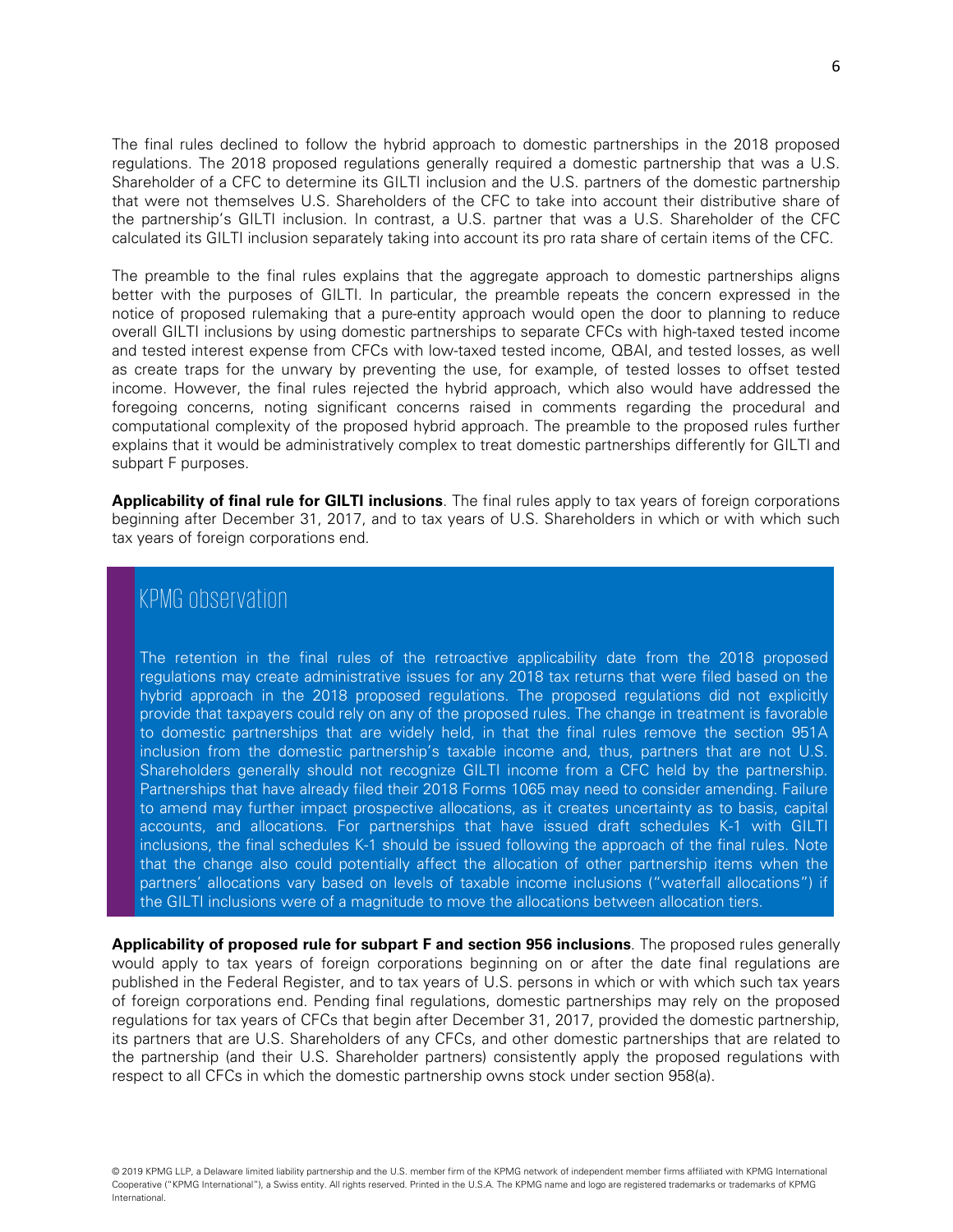#### KPMG observation

The aggregate approach to domestic partnerships for subpart F purposes would mark a fundamental change to the subpart F regime. The changes for subpart F purposes, coupled with the aggregate approach to domestic partnerships for GILTI purposes, may significantly impact existing private equity structures and future fund structuring.

#### KPMG observation

Although partners that own (within the meaning of section 958(a)) less than 10% of a CFC owned through a partnership would not be subject to subpart F under the proposed rules, they may be subject to the passive foreign investment company ("PFIC") rules if the CFC also is a PFIC. The CFC/PFIC overlap rule, which generally prevents the application of both regimes to a U.S. person that owns a foreign corporation that is both a CFC and a PFIC, would not apply to a partner that is not a U.S. Shareholder of the CFC taking into account constructive ownership of the CFC stock. In determining PFIC status, the PFIC asset test would need to be applied based on the adjusted basis of the CFC's assets, unless the CFC is publicly traded.

#### KPMG observation

A domestic partnership presumably would continue to be treated as a U.S. person for purposes of section 956. As a result, for example, a loan from a CFC to a related domestic partnership would be U.S. property for section 956 purposes.

# <span id="page-7-0"></span>GILTI final regulations

#### <span id="page-7-1"></span>Modifications to the pro rata share rules

The final rules retained the general approach, with several modifications, of the pro rata share rules included in the 2018 proposed regulations.

- Facts and circumstances approach. The 2018 proposed regulations adopted a facts and circumstances approach to allocating current E&P in a hypothetical distribution between multiple classes of stock, including stock with discretionary distribution rights, rather than the fair market value method contained in the existing regulations. Although comments suggested that this facts and circumstances approach was vague and subjective, Treasury ultimately adopted the approach, noting that it believed it to be a more reliable method for determining a U.S. Shareholder's pro rata share.
- **Double benefit.** The preamble to the final rules notes that some taxpayers were taking the position that a dividend received by a person other than the U.S. Shareholder reduced both the U.S.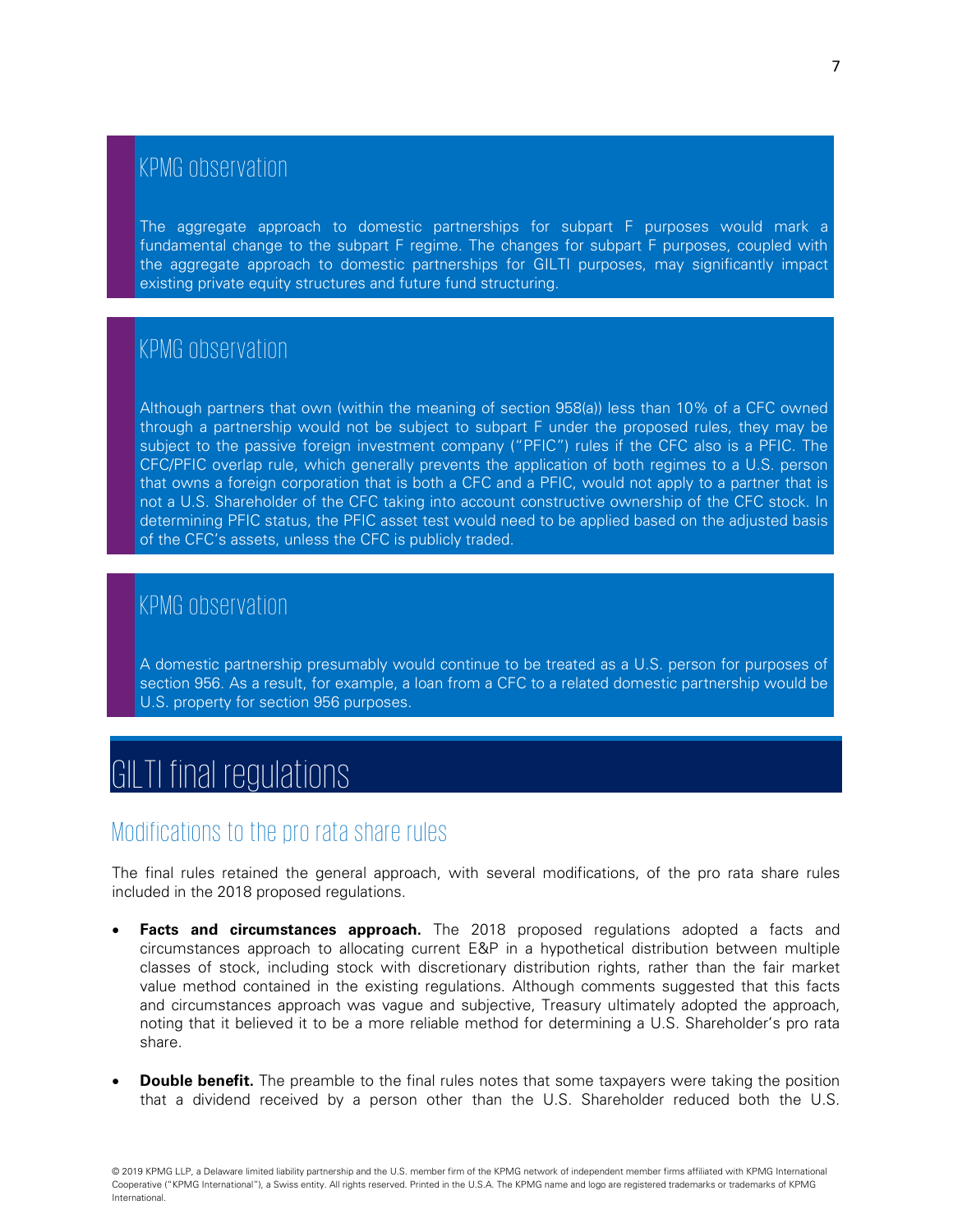Shareholder's pro rata share of subpart F income **and** tested income by the full amount of the dividend. In order to prevent this inappropriate double benefit, the final rules clarify that the U.S. Shareholder's aggregate pro rata share of subpart F and tested income is reduced by the amount of any dividend received by a person other than the U.S. Shareholder, on a pro rata basis.

• **Pro rata share anti-abuse rule**. The 2018 proposed regulations would have disregarded any transaction with a principal purpose of avoiding federal income tax for purposes of determining a U.S. Shareholder's pro rata share of a CFC's subpart F income and tested items for GILTI purposes. Several comments asserted that this anti-abuse rule was overbroad, noting that it potentially could cause a U.S. Shareholder that disposed of its interest in a CFC to indefinitely include its pro rata share of tested items with respect to the CFC. In response, Treasury modified the rule to require adjustments only to the allocation of allocable earnings and profits that would be distributed with respect to outstanding shares on the hypothetical distribution date. Thus, under the final rule, adjustments will only be made to shareholders that actually own stock on the hypothetical distribution date. This should prevent indefinite income inclusions by a selling U.S. Shareholder.

Although Treasury accepted some comments on the pro rata share anti-abuse rule, it rejected requests to limit the anti-abuse rule to transactions that lack economic substance or involve noneconomic allocations, stating that these types of transactions are already policed by general tax principles and the facts and circumstance approach of the pro rata share rule. Treasury also declined to provide an exception to the rule for transactions between unrelated parties or involving small businesses.

#### KPMG observation

The clarification that the pro-rata share anti-abuse rule is focused on shareholders owning stock at the end of the year is a welcome refinement. It is, however, notable that taxpayers disposing of shares mid-year and receiving dividends with respect to those shares may now find themselves losing the benefit of section 245A with respect to those dividends under the temporary section 245A regulations issued on the same day as the GILTI package.

#### <span id="page-8-0"></span>Tested income and tested loss

The 2018 proposed regulations generally determined tested income and tested loss by reference to the existing section 952 regulations, which generally treat a CFC as a domestic corporation for purposes of determining gross income and taxable income for subpart F purposes. The final rules do not contain any additional guidance on the application of the section 952 regulations to compute tested income and tested loss. Treasury intends to provide additional guidance in a future guidance project.

### KPMG observation

The preamble notes that future guidance is expected to clarify that a CFC is not allowed any deduction expressly applicable only to domestic corporations, such as a section 250 deduction. The preamble also states that Treasury continues to study whether, and to what extent, a CFC should be allowed a dividends received deduction under section 245A, which by its plain language applies only to domestic corporations.

© 2019 KPMG LLP, a Delaware limited liability partnership and the U.S. member firm of the KPMG network of independent member firms affiliated with KPMG International Cooperative ("KPMG International"), a Swiss entity. All rights reserved. Printed in the U.S.A. The KPMG name and logo are registered trademarks or trademarks of KPMG International.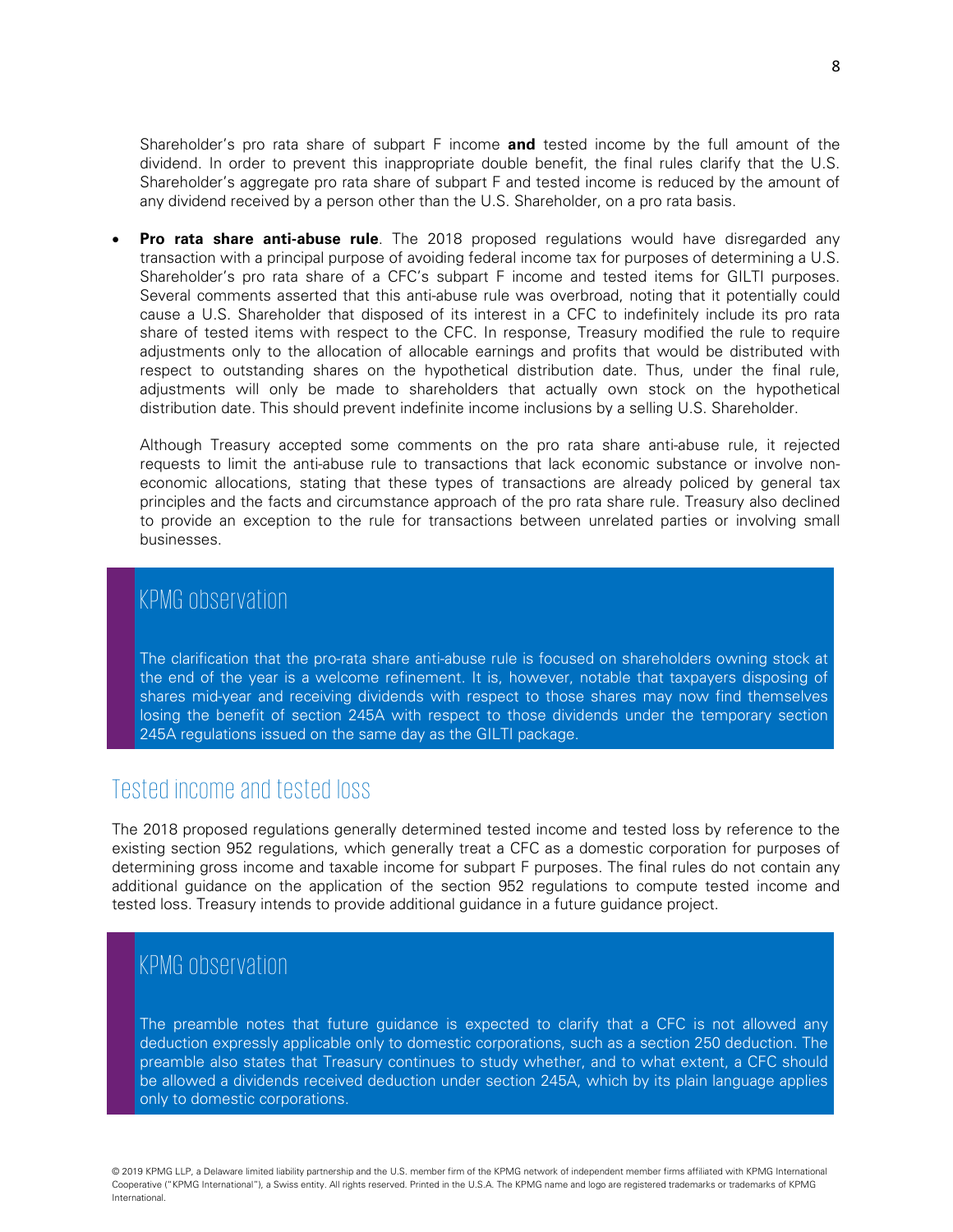**De minimis and full inclusion rules.** Under the statute, gross tested income excludes any gross income "taken into account" in determining subpart F income. The final rules adopt comments suggesting that the foreign base company "de minimis" and "full inclusion" rules be taken into account for this purpose. Accordingly, the final rules clarify that income excluded from FBCI under the de minimis rule and full inclusion amounts excluded from FBCI under the high-tax exception are included in gross tested income, while income included in FBCI under the full inclusion rule is excluded from gross tested income.

**Section 952 recapture amounts.** The final rules maintain the proposed rule providing that the earnings and profits limitation in subpart F is not taken into account in determining the amount of subpart F income excluded from gross tested income, and that amounts included in subpart F income under the subpart F recapture rule also are included in gross tested income. Treasury rejected a comment asking for an exception for recaptured amounts that relate to income earned in pre-TCJA years.

**Section 367(d).** The final rules "clarify" that section 367(d) deemed payments are treated as an allowable deduction for purposes of determining tested income and tested loss. This is consistent with the rule in the section 367(d) regulations allowing a similar deduction for purposes of determining subpart F income.

**Section 961(c) basis.** One concern not addressed in the 2018 proposed regulations was whether section 961(c) basis (which applies only for purposes of section 951) is taken into account for purposes of determining tested income from the disposition of stock in a lower-tier CFC by an upper-tier CFC. The final rules continue to defer this issue, promising that guidance will be included in the forthcoming PTEP guidance.

#### KPMG observation

The preamble makes clear that Treasury is sympathetic to the issues raised by the lack of clarity on section 961(c) basis. However, the preamble notes that taking into account section 961(c) basis could inappropriately reduce the amount of stock gain subject to tax, because the sale could create E&P (since section 961(c) basis is not taken into account for E&P purposes), potentially making any gain eligible for a section 245A dividends received deduction ("DRD"). The preamble specifically requests comments on this issue.

#### <span id="page-9-0"></span>Tested income and tested loss anti-abuse rule

The 2018 proposed regulations contained an anti-abuse rule that, for purposes of determining tested income or tested loss, generally disregarded deductions or loss attributable to "disqualified basis." Disqualified basis generally is basis created in a transfer of tangible or intangible property to a related person between January 1, 2018, and the beginning of a fiscal CFC's first tax year to which GILTI applies (the "disqualified period"), to the extent the gain was not subject to U.S. tax as a result of the transfer.

Commenters questioned Treasury's authority to issue the proposed anti-abuse rule. In response, the final rules include a revised formulation of the rule "that better reflects the source of [Treasury's] authority." Rather than disqualify the deduction or loss, the final rules generally provide that a deduction or loss attributable to disqualified basis is not "properly allocable" to gross tested income, subpart F income or effectively connected income ("ECI") of the CFC.

<sup>© 2019</sup> KPMG LLP, a Delaware limited liability partnership and the U.S. member firm of the KPMG network of independent member firms affiliated with KPMG International Cooperative ("KPMG International"), a Swiss entity. All rights reserved. Printed in the U.S.A. The KPMG name and logo are registered trademarks or trademarks of KPMG International.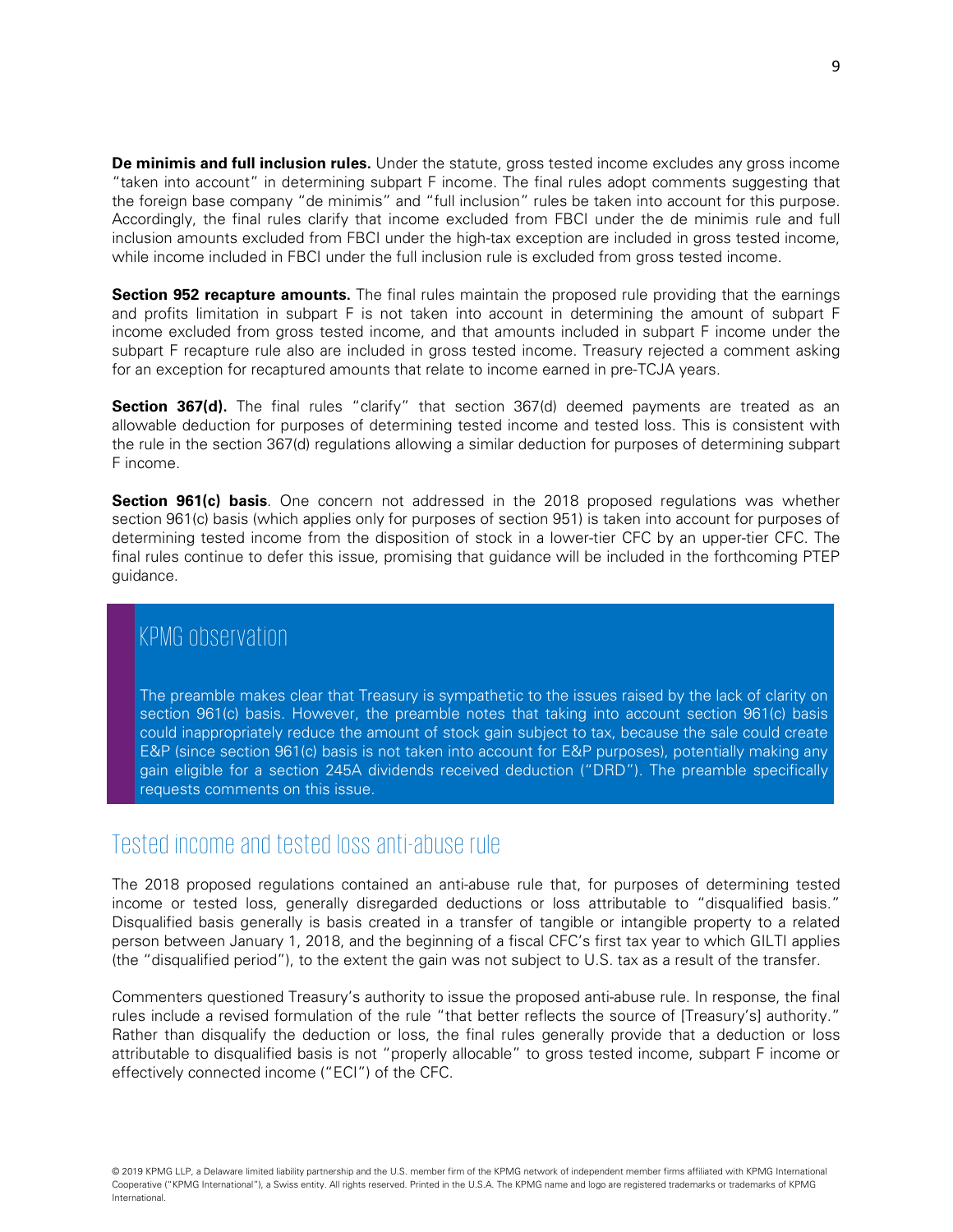Helpfully, the final rules clarify that disqualified basis is not disregarded for purposes of determining income or gain on the disposition of the underlying property. The final rules include several other significant changes:

- **Expanded scope:** In contrast to the proposed rule, the final rule provides that the resulting depreciation and amortization deductions also cannot reduce a CFC's subpart F income or ECI. In the preamble, Treasury noted that this change was intended to prevent a taxpayer from circumventing the proposed rule by converting gross tested income into subpart F income in order to use the deductions.
- **Related-party sales:** A sale of property with disqualified basis generally will result in the elimination of the disqualified basis. To prevent abuse, the final rules provide that a transfer of property with disqualified basis to a related person generally will not reduce the disqualified basis in the hands of the transferee.
- **Election to eliminate disqualified basis:** A disqualified transfer could also have resulted in a covered asset acquisition under section 901(m). A comment noted that, although the deductions attributable to the disqualified basis are not taken into account for purposes of determining tested income or tested loss, those deductions could be taken into account for purposes of section 901(m), resulting in the disallowance of foreign tax credits. In response to this comment, the regulations permit taxpayers to make an election pursuant to which the adjusted basis in property is reduced by the amount of disqualified basis for all purposes of the Code. As a result, such basis would not be taken into account for purposes of the computations required under section 901(m).

#### <span id="page-10-0"></span>QBAI

In general, a CFC's QBAI is equal to its aggregate average adjusted basis in tangible property used to produce tested income ("specified tangible property"). For this purpose, the adjusted basis of specified tangible property is determined using the alternative depreciation system ("ADS") in section 168(g). Consistent with the statute and the 2018 proposed regulations, the final rules provide that a CFC with a tested loss cannot have QBAI because a tested loss CFC's property is not used in the production of tested income.

The final rules include several modifications to the 2018 proposed regulations:

- **Exclusion from tangible property:** The 2018 proposed regulations defined "tangible property" by reference to sections 167 and 168, which technically could include certain intangible property described in section 168(k). The final rules modify the definition of "tangible property" to explicitly exclude section 168(k) intangible property, namely, computer software, qualified film productions, and qualified live theatrical productions.
- **Determination of adjusted basis elective transition rule:** CFCs generally are required to use ADS in calculating their income for subpart F and GILTI purposes as well as E&P. Nonetheless, CFCs generally do not need to use ADS if there is no material difference between ADS and their book method. Under the final rules, CFCs that were not otherwise required to use (and did not use) ADS for income or E&P purposes can elect to use their non-ADS depreciation method to determine the adjusted basis of property that was placed in service prior to the CFC's first tax year that begins after December 22, 2017 ("pre-GILTI year") for QBAI purposes.

<sup>© 2019</sup> KPMG LLP, a Delaware limited liability partnership and the U.S. member firm of the KPMG network of independent member firms affiliated with KPMG International Cooperative ("KPMG International"), a Swiss entity. All rights reserved. Printed in the U.S.A. The KPMG name and logo are registered trademarks or trademarks of KPMG International.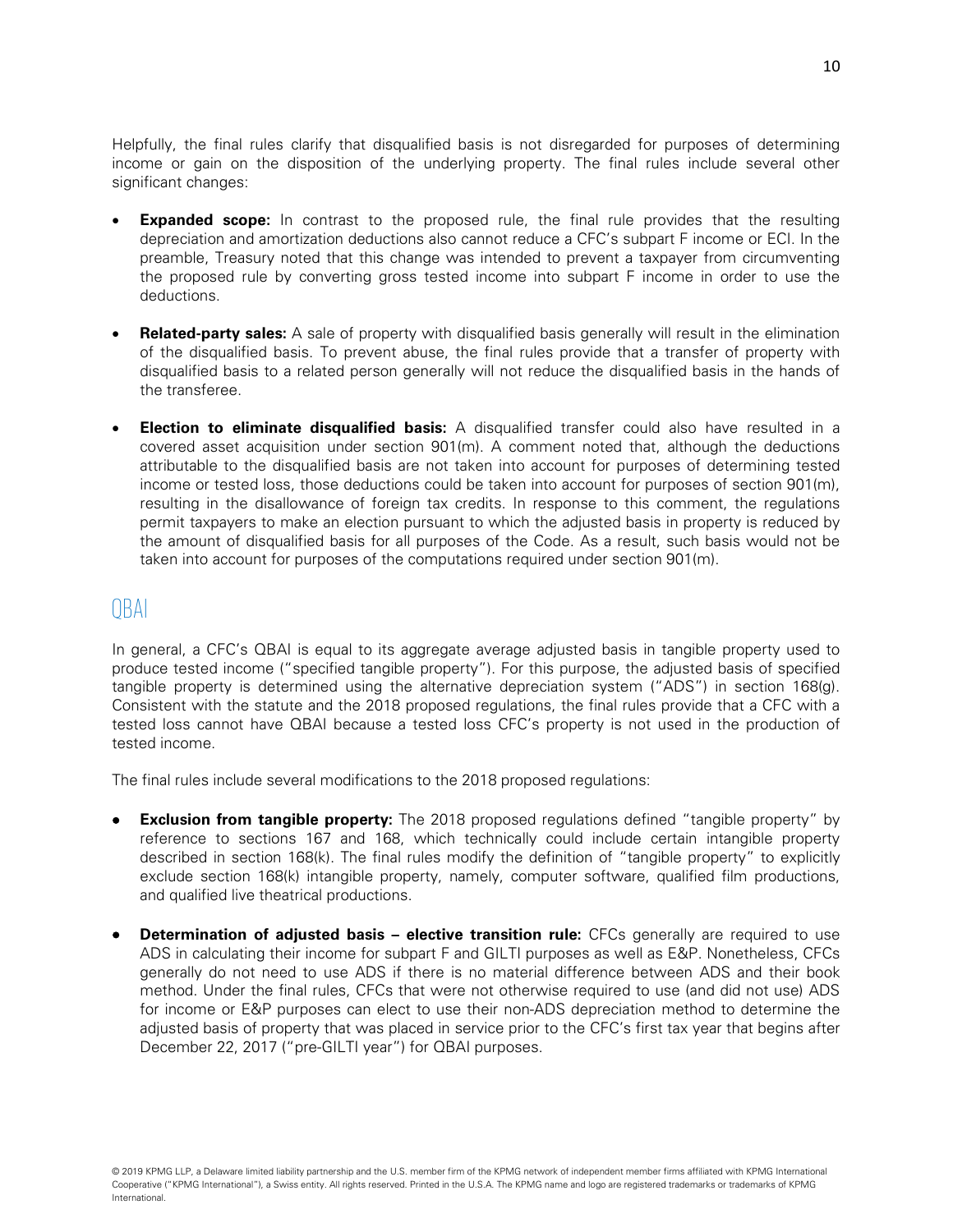### KPMG observation

Unfortunately, this new rule is limited to property placed in service during a pre-GILTI year. CFCs will need to compute depreciation under the ADS rules for all other specified tangible property, even if the CFC is not required to use ADS for income or E&P purposes. In addition, the preamble notes that this transition rule does not apply for purposes of determining the foreign-derived intangible income ("FDII") of a domestic corporation.

- **Accounting method considerations:** The preamble clarifies that the use of ADS for the determination of adjusted basis for QBAI purposes is not a method of accounting. As a result, a CFC does not need consent to begin using ADS to determine the adjusted basis of property for this purpose. On the other hand, a change to ADS from another depreciation method for purposes of computing tested income is a change in method of accounting subject to section 446(e). As described in the preamble, Treasury expects many CFCs not currently using ADS for income and E&P purposes to change their method of accounting to ADS, and anticipates that many changes already could be made automatically under existing procedures in Rev. Proc. 2015-13. Moreover, the preamble states that the IRS intends to publish a new revenue procedure to further expand the availability of automatic consent for depreciation changes.
- **Revised methodology for dual use property:** Property that is used in the production of both tested income and non-tested income is included in QBAI in the same proportion as gross tested income to total gross income produced with respect to the property (the "dual use ratio"). To apply the dual use ratio, the proposed rules included a "directly identifiable" standard to determine whether property produced gross tested income. The final regulations replace the "directly identifiable" standard with a rule that determines the dual use ratio based on the amount of depreciation allocated and apportioned to gross tested income under section 861 principles.
- **FDII:** The FDII proposed regulations contain a number of QBAI rules that are similar to the QBAI rules for GILTI purposes. Although the final QBAI rules apply only for GILTI purposes, the preamble notes that Treasury intends to make similar revisions for FDII purposes.

#### <span id="page-11-0"></span>QBAI anti-abuse rules

The final rules revise, and in some cases narrow, the two QBAI anti-abuse rules in the 2018 proposed regulations.

- **Temporary ownership anti-abuse rule:** Under the 2018 proposed regulations, property held temporarily by a CFC generally was disregarded for QBAI purposes if the property was acquired with a principal purpose of reducing a GILTI inclusion. In addition, property was per se disregarded if it was held by a CFC for less than 12 months. The final rules revise and clarify the rule in a number of ways:
	- o **Presumption instead of per se rule:** The 12-month per se rule was revised to be a presumption, which can be rebutted if facts and circumstance establish that the subsequent transfer of property was not contemplated when acquired by the CFC, and that a principal purpose of the acquisition was not to increase QBAI.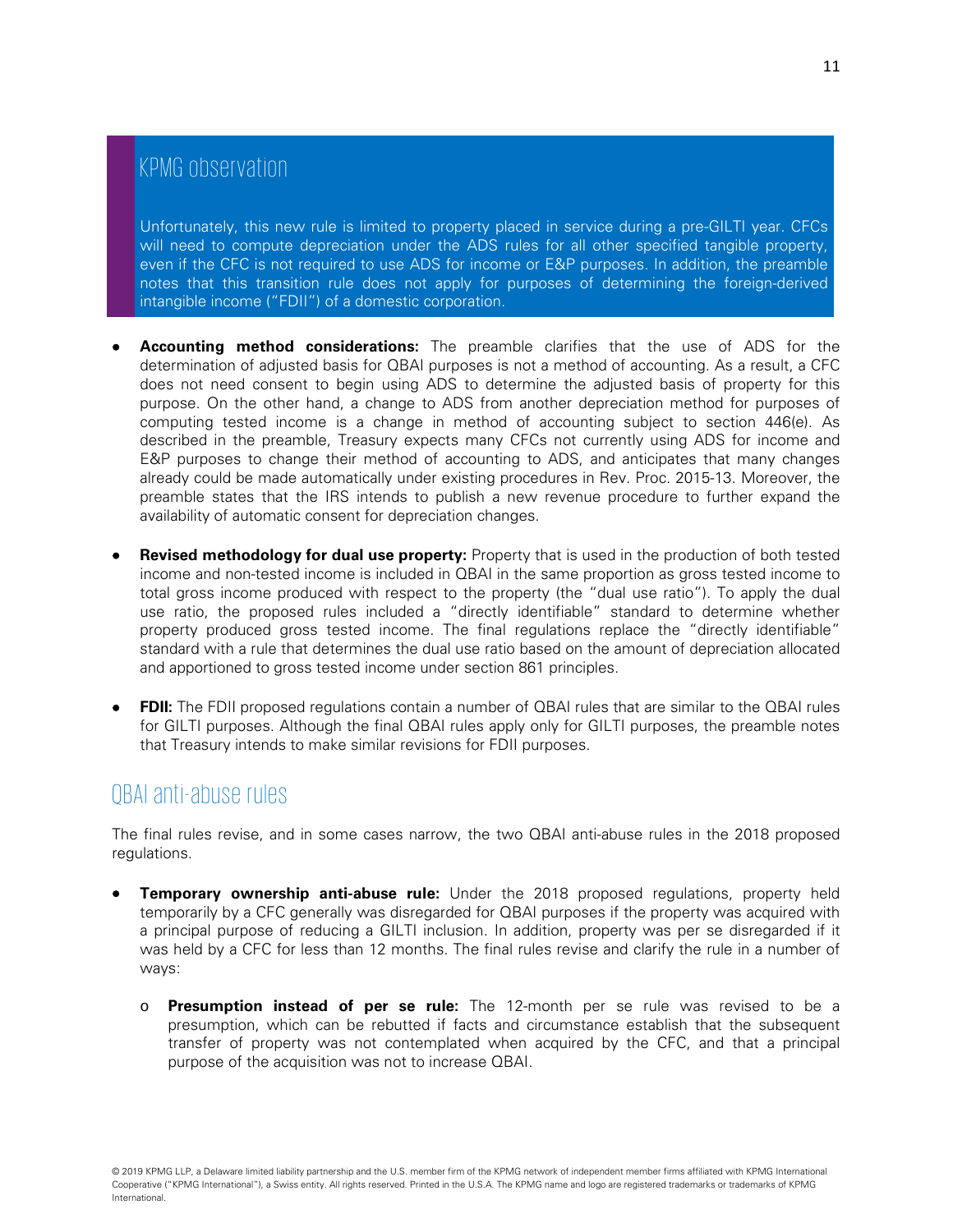- o **New 36-month rule:** Property held for more than 36 months is presumed to not be subject to the temporary ownership anti-abuse rule.
- o **New safe harbor:** The temporary ownership anti-abuse rule does not apply to transfers of property between tested income CFCs with the same tax years, owned in the same proportion by a U.S. Shareholder.
- o **No tacking of holding period:** A CFC's holding period for purposes of applying the temporary ownership anti-abuse rule does not include a tacked holding period under section 1223, because Treasury is equally concerned that taxpayers could artificially increase QBAI through the temporary transfer of specified tangible property in nonrecognition transactions.

#### KPMG observation

The revision of the 12-month rule from a per se rule to a rebuttable presumption is a welcomed change, although the need to establish the lack of intent to dispose of the property when acquired may unduly narrow the application of the rule. It is potentially burdensome that the final regulations do not include an "ordinary course" exception for property that is routinely transferred among CFCs.

**o Disqualified basis anti-abuse rule**: The 2018 proposed regulations included a QBAI anti-abuse rule for disqualified basis transactions, which was similar to the anti-abuse rule that applied for tested income purposes. Under this rule, the adjusted basis of QBAI was determined without regard to "disqualified basis," which generally is basis created as the result of a transfer of tangible property by a fiscal year CFC during its disqualified period, to the extent the gain was not subject to U.S. tax. The final rules retain the disqualified basis anti-abuse rule, with certain revisions, including the election discussed above to eliminate the disqualified basis for all purposes of the Code.

#### KPMG observation

The final rules retain the disqualified basis anti-abuse rule as a per se rule. As a result, taxpayers will need to carefully review any CFC-to-CFC transactions that were executed during the disqualified period to determine the extent to which the final rule is applicable for purposes of determining QBAI.

#### <span id="page-12-0"></span>Tested interest expense and tested interest income

#### **Computation of specified interest expense**

Under the statute, net DTIR is reduced by interest expense that reduces tested income or increases tested loss, to the extent the related interest income is not taken into account in determining the U.S. Shareholder's net CFC tested income. The 2018 proposed regulations adopted a favorable netting approach for determining the relevant interest expense (the "specified interest expense"). Under this approach, which is retained in the final rules, specified interest expense is the excess of a U.S.

<sup>© 2019</sup> KPMG LLP, a Delaware limited liability partnership and the U.S. member firm of the KPMG network of independent member firms affiliated with KPMG International Cooperative ("KPMG International"), a Swiss entity. All rights reserved. Printed in the U.S.A. The KPMG name and logo are registered trademarks or trademarks of KPMG International.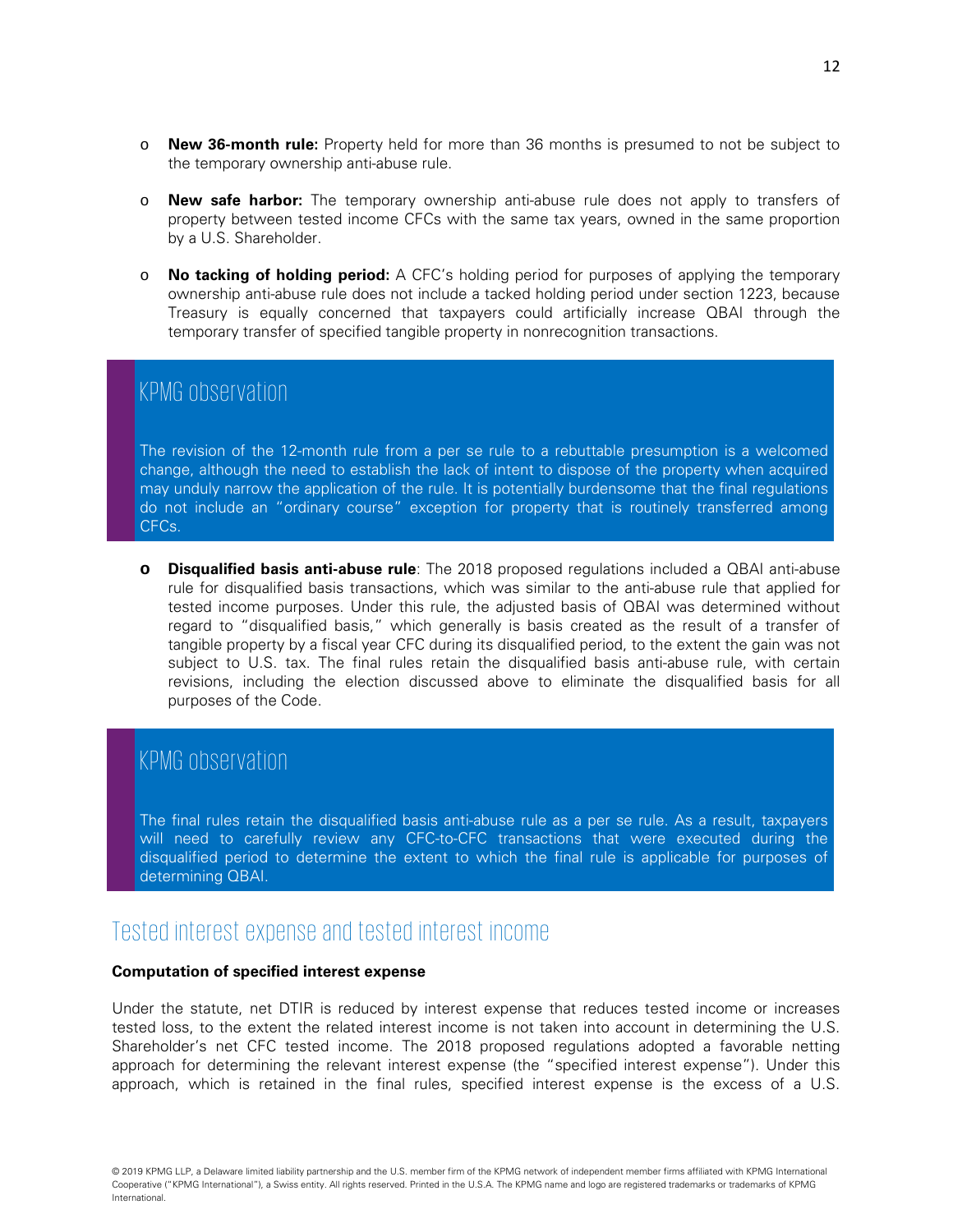Shareholder's aggregate tested interest expense with respect to each of its CFCs over its aggregate pro rata share of tested interest income of each CFC.

#### KPMG observation

The methodology allows U.S. Shareholders to reduce their tested interest expense by all tested interest income, without having to "trace" the interest expense, or exclude unrelated party interest income.

The final rules made several significant changes to the scope of specified interest expense:

**Definition of interest expense and interest income:** Consistent with the 2018 proposed regulations, the final rules provide that tested interest expense is interest expense that is allocated and apportioned to gross tested income. The final rules revise the definition of "interest expense" and "interest income" to cross-reference the corresponding definitions under section 163(j), in order to reduce administrative complexity from having separate definitions of the terms for purposes of the two provisions.

#### KPMG observation

The section 163(j) proposed regulations provide a broad definition of interest, which would include amounts that would be interest under general tax principles, but also items that would not otherwise be treated as interest for U.S. federal income tax purposes. Application of this broad definition may increase specified interest expense, and result in greater reductions to a U.S. Shareholder's net DTIR. To the extent the section 163(j) final regulations revise the definition of interest expense, the definition will be similarly revised for GILTI purposes as a result of the crossreference in the final rules.

- **Interest expense of a tested loss CFC:** Consistent with the 2018 proposed regulations, tested interest expense includes interest paid or accrued by a tested loss CFC even though a tested loss CFC does not have QBAI. Although Treasury rejected comments asking for the interest expense of a tested loss CFC to be excluded from specified interest expense, the final rules do add a new rule that allows a tested loss CFC to reduce its interest expense by an amount equal to 10% of its QBAI, calculated as if the CFC were a tested income CFC.
- **Special rules for active finance and insurance CFCs:** The 2018 proposed regulations included special rules for determining the specified interest expense of CFCs that earn income that is excluded from foreign personal holding company income under the section 954(c) exception for certain dealers in securities, the section 954(h) active finance exception, or the section 954(i) insurance exception. The final rules retain these special rules, with certain changes. Although taxpayers can choose to not apply these special rules for determining tested interest expense, the rules must be applied in determining tested interest income.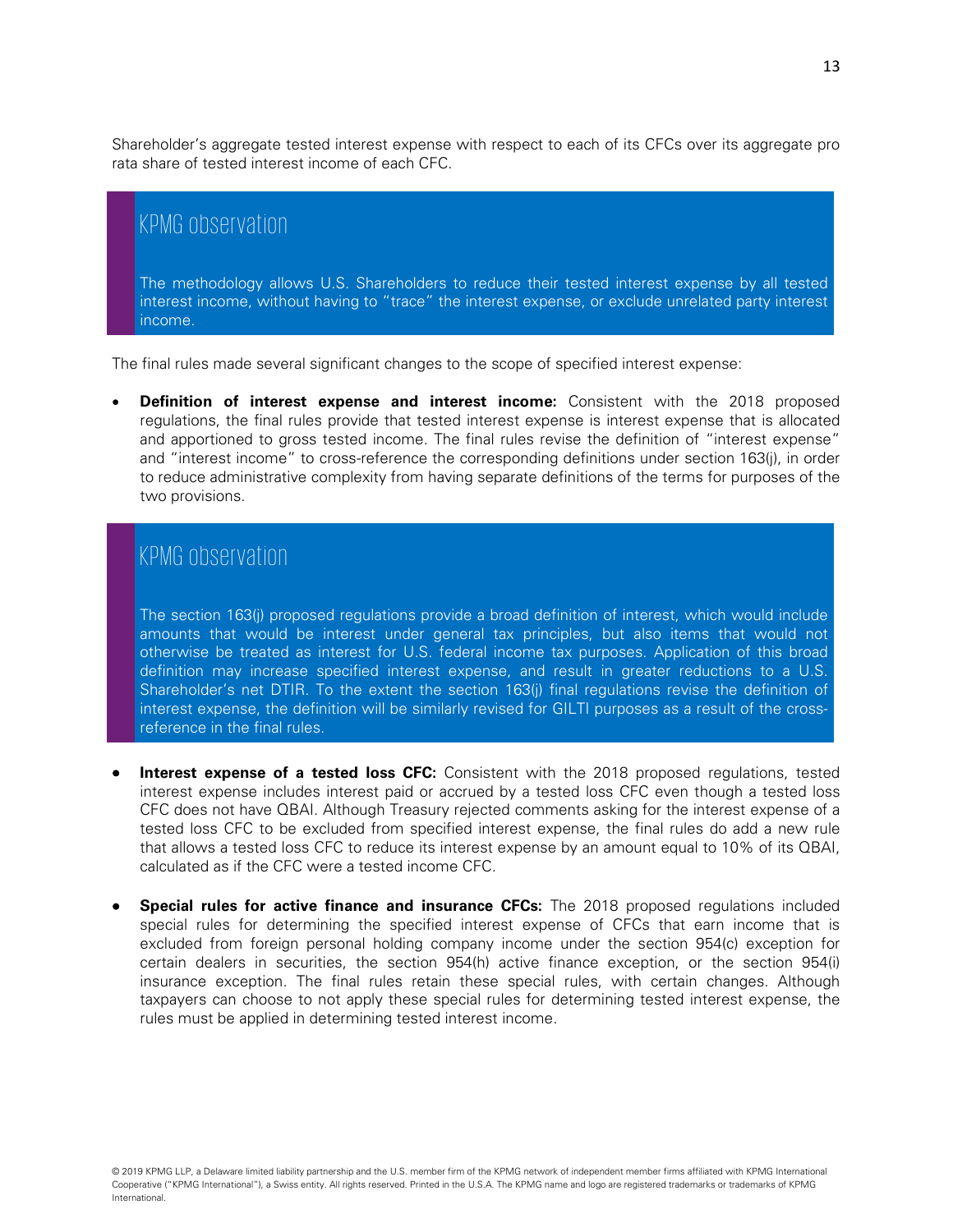### <span id="page-14-0"></span>Basis of tested loss CFCs

In order to prevent the double use of deductions, the 2018 proposed regulations provided for downward adjustments to the basis in stock of tested loss CFCs to the extent the tested loss is used to offset tested income of another CFC. Under this proposed rule, a suspense account is created with respect to the stock of a tested loss CFC to the extent the tested loss offsets tested income of another CFC. Special rules allow for recapture of the suspense account when the same CFC's tested income is offset by tested loss of another CFC and for the tiering (but non-duplication) of the suspense account.

The basis adjustment rule was not finalized. Instead, revised rules for basis adjustments will be considered in a separate guidance project, and any rules will apply only with respect to tested losses incurred in tax years of CFCs that end **after** the date of publication of any future guidance.

#### <span id="page-14-1"></span>Consolidated return rules

The consolidated return rules in the 2018 proposed regulations adopted an aggregation approach to GILTI, whereby consolidated group members' GILTI items (such as tested loss and QBAI) were aggregated and then allocated to members in proportion to their share of the group's tested income. In general, this had the effect of allowing tested losses or QBAI attributable to CFCs owned by one consolidated group member to offset tested income attributable to CFCs owned by another member of the group. The 2018 proposed regulations stopped short, however, of mandating that all GILTI computations occur as if members of a consolidated group were a single U.S. Shareholder.

In spite of comments requesting different approaches for determining a consolidated group member's GILTI inclusion, the final rules generally adopt the aggregation approach from the 2018 proposed regulations without substantial changes.

As noted above, the rules related to basis adjustments for tested loss CFCs have been reserved. Similarly, special basis rules related to tested loss CFCs applicable to consolidated groups in the 2018 proposed regulations are not included in the final rules, and instead will be considered in a separate project. Any future rules will apply only to tax years of U.S. Shareholders that are members of a consolidated group after the publication of the final rules. The final rules also do not finalize certain related provisions of the 2018 proposed regulations that would have treated a member as receiving taxexempt income immediately before another member recognizes income, gain, deduction, or loss with respect to a share of the first member's stock. The preamble to the final rules explains that Treasury has become aware of fundamental flaws in the adjustment, and that taxpayers may not rely on the adjustment from the 2018 proposed regulations.

#### <span id="page-14-2"></span>Foreign tax credit and section 965(n) final regulations

On December 7, 2018, Treasury published proposed regulations providing guidance relating to the determination of foreign tax credits ("FTCs") (the "FTC proposed regulations"). Read **[TaxNewsFlash](https://home.kpmg/content/dam/kpmg/us/pdf/2018/11/tnf-kpmg-report-ftc-nov30-2018.pdf)** [PDF 1 MB] for KPMG's report that examines the FTC proposed regulations.

The final rules finalize several rules that were included in the FTC proposed regulations, including rules relating to the section 965(n) election.

**Denial of 245A DRD for a section 78 gross-up.** Prior to amendment by Pub. L. No. 155-97, section 78 provided that taxes deemed paid by a domestic corporation that elects to take FTCs were treated as a dividend received by the corporation (a "section 78 gross-up") for all purposes of the Code, except with

<sup>© 2019</sup> KPMG LLP, a Delaware limited liability partnership and the U.S. member firm of the KPMG network of independent member firms affiliated with KPMG International Cooperative ("KPMG International"), a Swiss entity. All rights reserved. Printed in the U.S.A. The KPMG name and logo are registered trademarks or trademarks of KPMG International.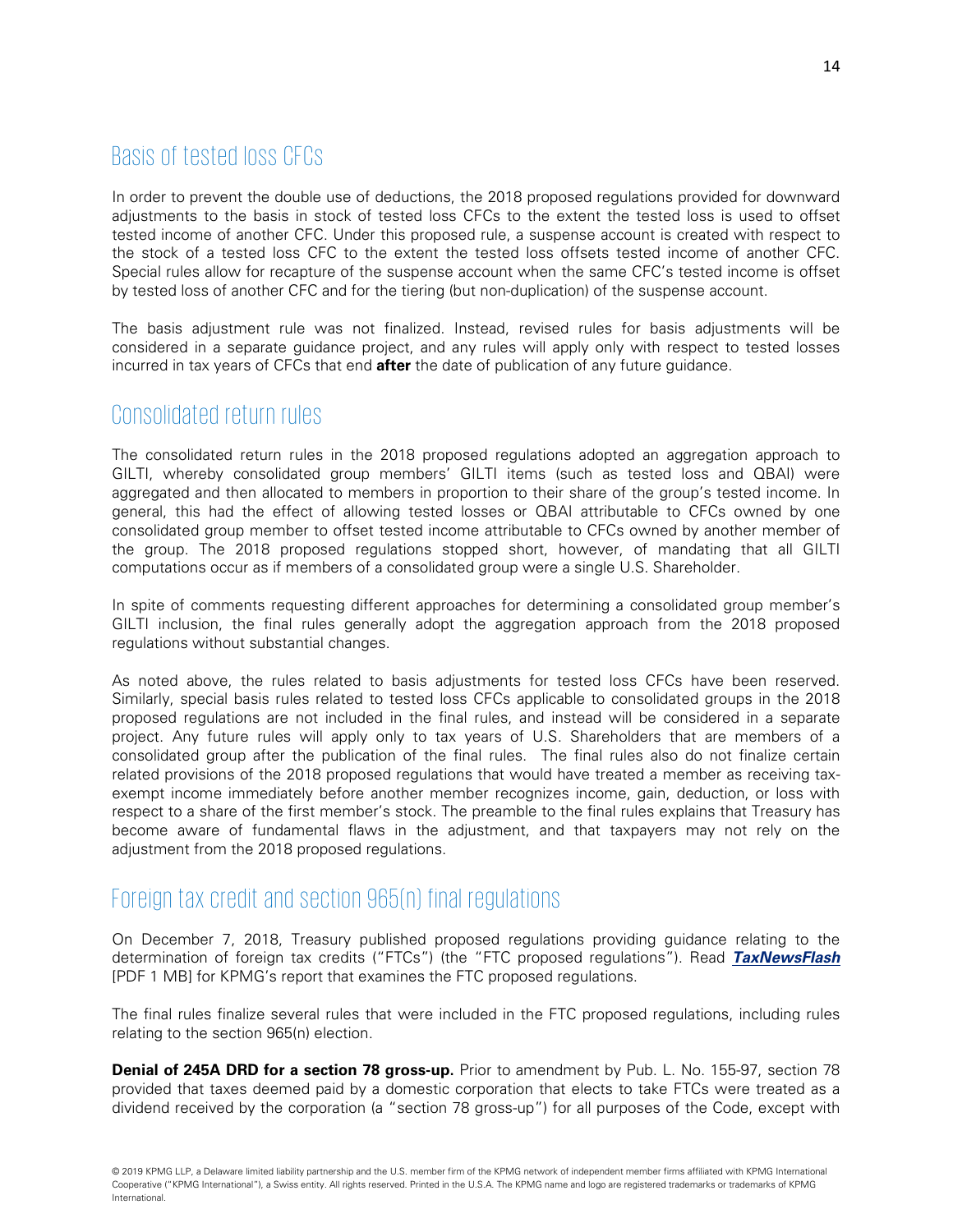respect to section 245. The 2017 tax law amended section 78 to extend this exclusion for purposes of the new section 245A DRD as well, albeit with an inconsistent effective date. Specifically, the amended statutory definition in section 78 is effective for tax years of foreign corporations beginning after December 31, 2017, and for tax years of U.S. Shareholders in which or with which such tax years end. The section 245A DRD, however, applies to qualifying distributions made after December 31, 2017. Thus, under the Code, a section 78 gross-up from a 10% owned foreign corporation with a fiscal year ending in 2018 may qualify for a section 245A DRD.

Nonetheless, the final rules finalize the rule in the FTC proposed regulations providing that a section 78 gross-up is not treated as a dividend for purposes of section 245A, effective for section 78 gross-ups received after December 31, 2017.

#### KPMG observation

Taxpayers may have taken the position on their tax returns and in their financial statements that section 78 gross-ups received after December 31, 2017, from fiscal year foreign corporations qualified for the section 245A DRD notwithstanding the FTC proposed regulations. These taxpayers must consider the immediate effects on their financial statements, and also whether the retroactive change is required to be reflected on an amended return. The section 78 gross-up dividend would have been part of most affected companies' section 965 net tax liability, and thus presents an ongoing issue if the eight-year installment election was made. Affected taxpayers can be expected to weigh the merits of challenging the validly of the final rule, and in doing so must consider Treasury's assertion of broad authority in the preamble to promulgate the regulation and set its applicability date.

**Effect of section 965(n) election.** The final rules also adopt, with some modification, the part of the proposed FTC regulations (Prop. Reg. § 1.965-7(e)(1)) addressing the interaction between the section 965(n) election and the section 904 limitation. Under section 965(n), a taxpayer may elect to exclude the amount of section 965(a) inclusions (reduced by section 965(c) deductions) and associated section 78 dividends in determining the amount of the net operating loss carryover or carryback that is deductible in the tax year of the inclusions. Under the finalized rule, taxpayers making a section 965(n) election are prevented from "walling off" the net section 965 inclusion from the allocation and apportionment of expenses for section 904 limitation purposes. Instead, taxpayers are required to treat the net operating loss ("NOL") that is not absorbed because of the section 965(n) election (defined as the "deferred amount") as being composed of a proportionate amount of deductions in each of the respective limitation categories (including deductions allocated to U.S. source income). As a result, any electing taxpayer with expenses allocated or apportioned to foreign source income would have to treat those expenses as partially absorbed against the net section 965 inclusion for FTC limitation purposes.

### KPMG observation

Treasury presumably felt the need to accelerate the finalization of this rule before June 22, 2019, so that it could apply immediately and retroactively to taxpayers' section 965 inclusion years, given the delay in finalizing the proposed FTC regulations. Affected taxpayers will now have to consider the effect of the retroactive rule, including on whether to amend their previously filed return and on their ongoing section 965(h) installment payments, if applicable.

<sup>© 2019</sup> KPMG LLP, a Delaware limited liability partnership and the U.S. member firm of the KPMG network of independent member firms affiliated with KPMG International Cooperative ("KPMG International"), a Swiss entity. All rights reserved. Printed in the U.S.A. The KPMG name and logo are registered trademarks or trademarks of KPMG International.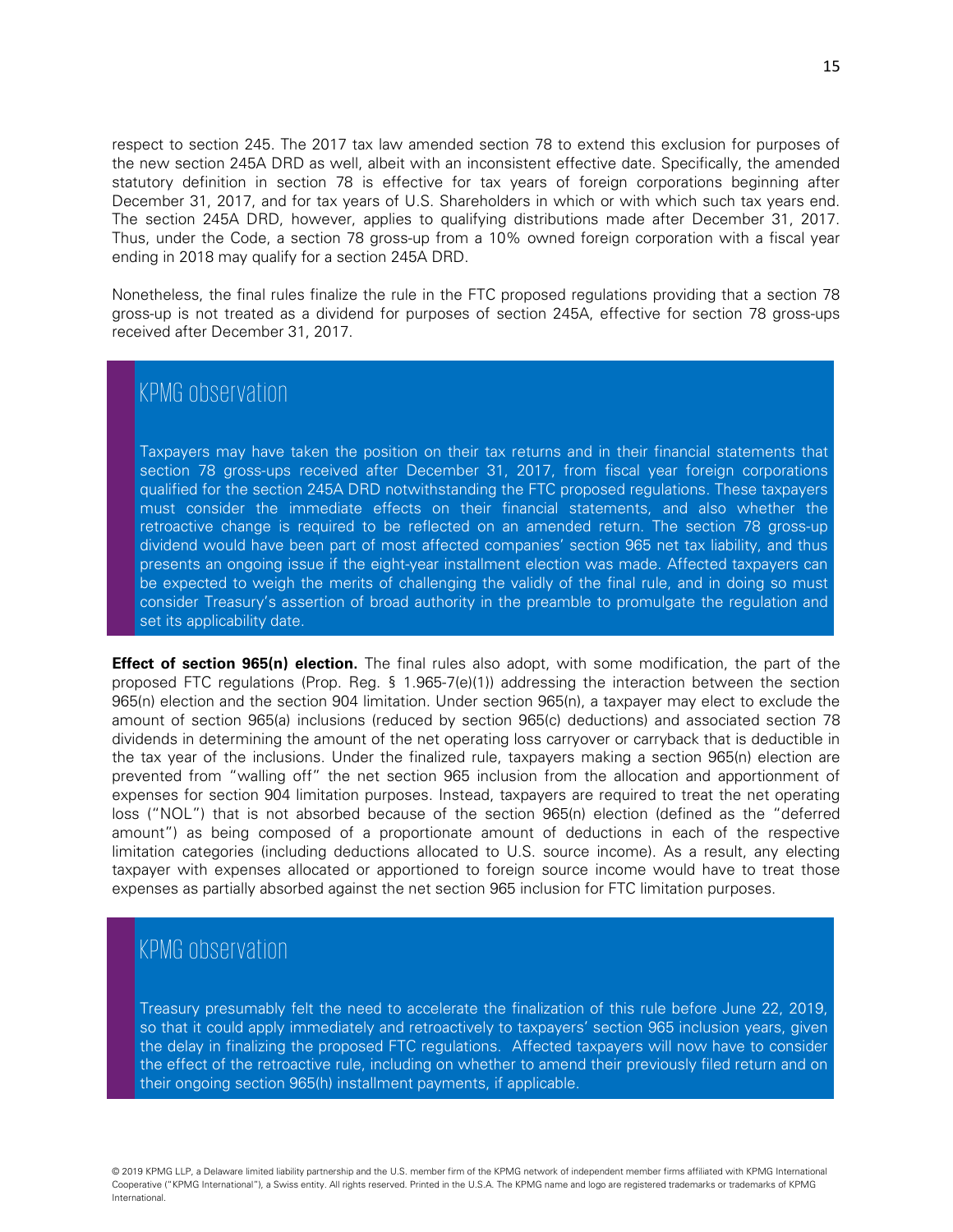Importantly, the proposed regulation provided that the deferred amount was not considered to include any portion of the taxpayer's section 965(c) deduction for the year. The final rules generally retain the approach of Prop. Reg. § 1.965-7(e)(1), but in response to comments, the final rules provide that the deferred amount includes a ratable portion of all of the taxpayer's deductions for the year, including the deduction allowed under section 965(c). The inclusion of the taxpayer's section 965(c) deduction in the ratable portion of deductions included in the deferred amount will result in a larger portion of the deferred amount being treated as comprised of deductions allocated and apportioned to the same baskets as the section 965(a) inclusion (most likely foreign general) than would have been the case under the FTC proposed regulations. For electing taxpayers that had a current year NOL in the section 965 inclusion year, this change should increase the taxpayer's FTC limitation relative to the result that the FTC proposed regulations would have provided.

The final rules allow taxpayers to revoke a section 965(n) election that was filed prior to the publication date of the final rules (expected to be June 21, 2019). The revocation is made by attaching to the taxpayer's amended return for the year of the election a statement that indicates that the taxpayer revokes the section 965(n) election, which is signed under penalties of perjury and includes the taxpayer's name and taxpayer identification number. If the section 965(n) election was due prior to February 5, 2019 (the publication date of the section 965 final regulations), the taxpayer must file the amended return with the statement revoking the section 965(n) election by the due date (including extensions) for the return for the tax year following the election year. Otherwise, taxpayers have until the due date (including extensions) for the return for the election year to file the amended return and revocation statement.

#### KPMG observation

Taxpayers (particularly those that applied the "wall-off" approach) may have an increased section 965 net tax liability as a result of the final rule. However, these taxpayers may not have made a timely section 965(h) election to pay any section 965 net tax liability in installments because, absent the foregoing change, such taxpayers may have determined that FTCs eliminated the liability or the liability was small enough to pay as a single installment. Comments requested that taxpayers that made a section 965(n) election be treated as though they also had made a timely section 965(h) election to allow such taxpayers to pay in installments any section 965 net tax liability resulting from the application of the final regulations. This comment was not adopted, and the final rules also did not adopt a transition rule that would allow taxpayers that made a section 965(n) election additional time to make a section 965(h) election. Taxpayers in this situation must now weigh the competing considerations of the potential cash tax outlay from the changed rules against the effect on their tax attributes if they revoke the section 965(n) election.

**Adjustments to tax book value of E&P deficit foreign corporations.** Absent a special rule, the application of section 965 and the regulations thereunder would cause an uneconomic increase in the tax book value of the stock of a specified foreign corporation ("SFC") for purposes of expense apportionment when a deficit of one SFC was used to offset the untaxed earnings of another SFC. This is because section 965(b)(4)(B) creates a net increase in the aggregate E&P of the two corporations without any change in net asset basis or net stock basis. For example, if a taxpayer did not make a basis adjustment election under Reg. § 1.965-2(f)(2) (a "965 basis adjustment election"), the basis in the stock of a taxpayer's E&P deficit foreign corporation would not be reduced and, in any case, such corporation's E&P would be increased to the extent that the corporation's specified deficit was utilized to offset deferred foreign income. As a result, the tax book value of the corporation's stock (which generally is reduced by deficits) would be higher even though, economically, the entity's value has not changed. If a

© 2019 KPMG LLP, a Delaware limited liability partnership and the U.S. member firm of the KPMG network of independent member firms affiliated with KPMG International Cooperative ("KPMG International"), a Swiss entity. All rights reserved. Printed in the U.S.A. The KPMG name and logo are registered trademarks or trademarks of KPMG International.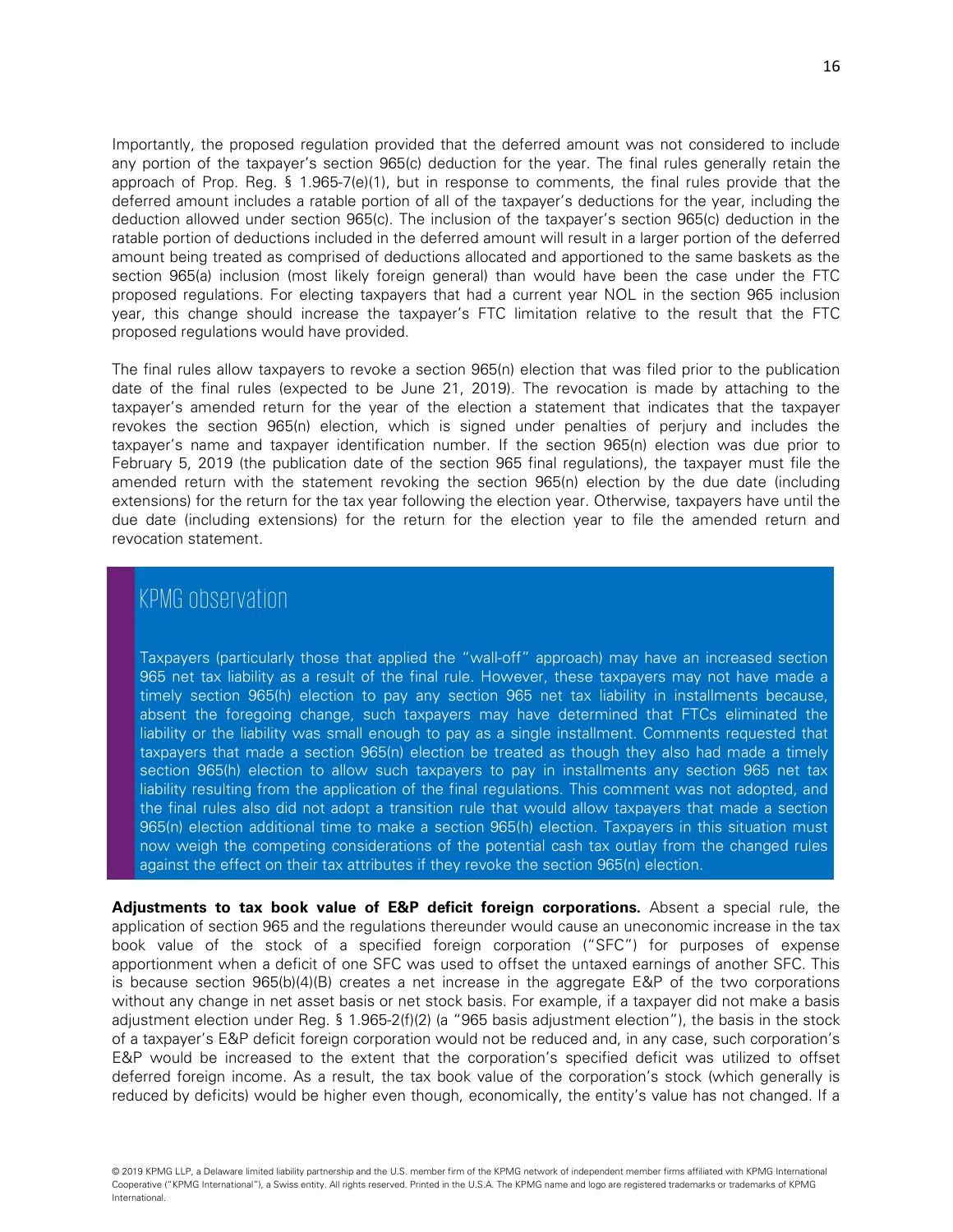section 965 basis adjustment election was made, the tax book value of the stock of an E&P deficit foreign corporation may not be distorted because such election would cause a reduction in the basis of the corporation's stock equal to the increase in its E&P; however, the corresponding basis increase in the stock of a deferred foreign income corporation could cause that corporation's tax book value to instead be distorted.

To correct for these uneconomic effects and solely for purposes of valuing the stock of a 10% owned foreign corporation for expense apportionment purposes, the FTC proposed regulations would have treated the taxpayer as having made a section 965 basis adjustment election even if it had not done so. However, any increase in the basis of the stock that results from the election (or deemed election) would have been excluded for expense apportionment purposes. On February 5, 2019, the section 965 regulations were finalized and included a new "limited basis adjustment" election. This election was intended to minimize the gain recognized by taxpayers making the section 965 basis adjustment election. Taxpayers were, however, unsure of how to apply the special tax book value adjustment rule in the FTC proposed regulations as a result of the addition of the section 965 limited basis election.

The final rules reverse course from the proposed FTC regulations and provide a different approach to this issue. First, taxpayers determine the adjusted basis of a 10% owned corporation for expense apportionment purposes as if they did not make the basis election (limited or full). Taxpayers must then reduce the unadjusted basis of a 10% owned corporation by the amount of any reduction required as a result of the application of the full (i.e., not limited) section 965 basis adjustment election and without netting the reduction against any corresponding increases in basis required as a result of making the basis election (limited or otherwise). The amount of this reduction would equal the amount of a taxpayer's pro rata share of the section 965 specified deficit taken into account as a result of its ownership of the stock of the 10% owned corporation. This adjustment may reduce the basis of such stock below zero for purposes of determining the basis of the stock for expense apportionment purposes, but only if the value of the stock after adjustment for the "E&P bump" is not below zero. If the value of the stock would be less than zero after the addition of the "E&P bump", then the final rules provide that the value of the stock for expense allocation purposes is zero for the year.

#### <span id="page-17-0"></span>Applicability dates and reliance

The final rules generally adopt the applicability dates of the 2018 proposed regulations, without significant modification. The provisions of the final rules related to the application of GILTI to consolidated groups, however, apply to tax years of members of a consolidated group for which the due date (without extensions) of the consolidated return is after the date on which the final regulations are published (expected to be June 21, 2019). A consolidated group may apply the provisions in their entirety to all of its members for tax years of foreign corporations beginning after December 31, 2017, and to tax years of U.S. Shareholders in which or with which such tax years of foreign corporations end.

The GILTI high-tax exception is proposed to apply to tax years that begin on or after the final regulations adopting the exception are published. As a result, the GILTI high-tax election in the proposed regulations will not be available until after the proposed rules are finalized, and may not be relied on in the interim period.

The domestic partnership rule for purposes of subpart F and section 956 is proposed to apply to tax years that begin on or after final regulations adopting the rule are published. Domestic partnerships may rely on the proposed rule for CFC tax years that begin after December 31, 2017, provided the domestic partnership, U.S. Shareholder partners, and certain related parties consistently apply the proposed rule to all CFCs in which they own stock under section 958(a).

<sup>© 2019</sup> KPMG LLP, a Delaware limited liability partnership and the U.S. member firm of the KPMG network of independent member firms affiliated with KPMG International Cooperative ("KPMG International"), a Swiss entity. All rights reserved. Printed in the U.S.A. The KPMG name and logo are registered trademarks or trademarks of KPMG International.